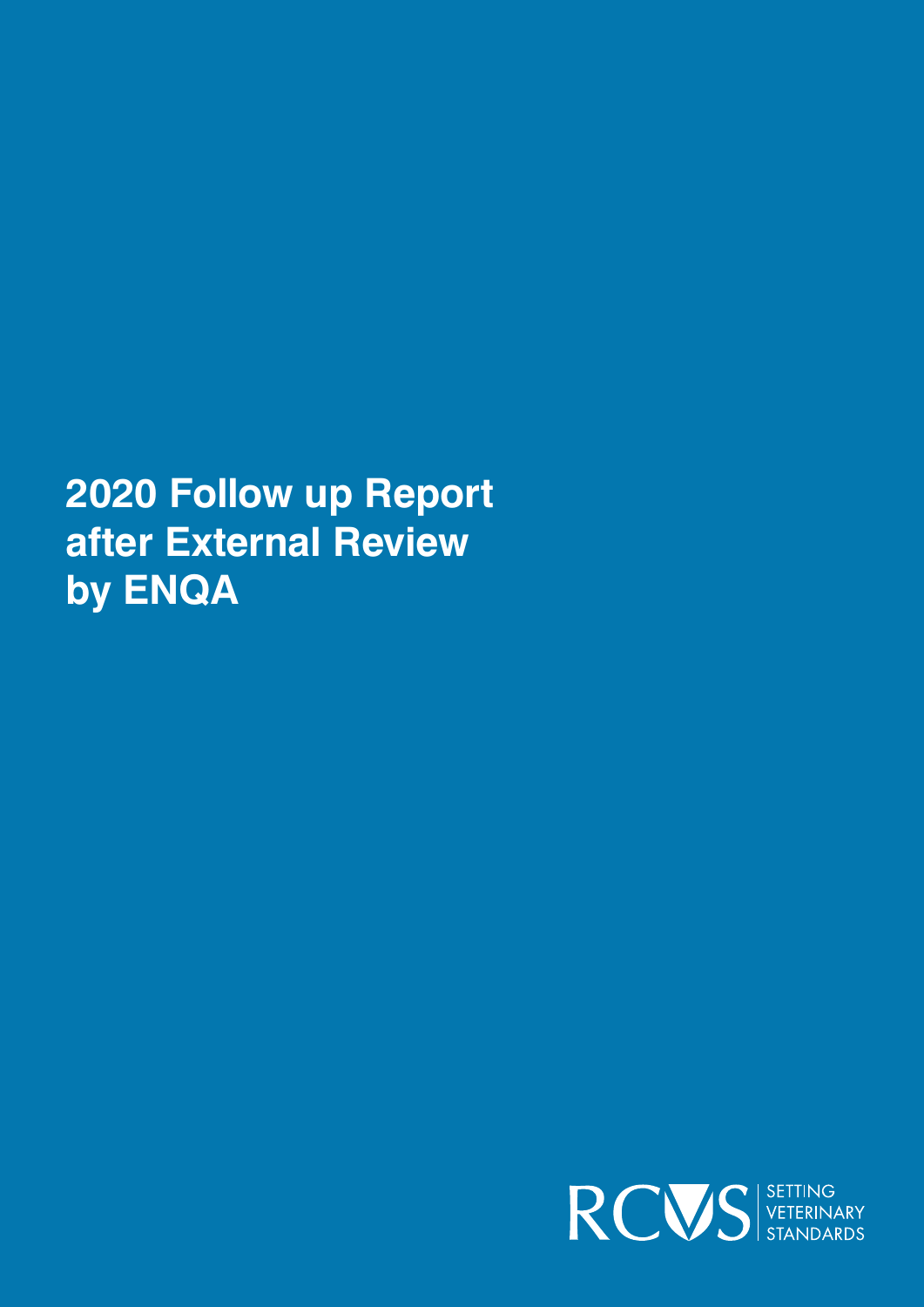# **Contents**

| <b>Introduction</b>                                                   | 3              |
|-----------------------------------------------------------------------|----------------|
| <b>Implementation of recommendations</b>                              | $\overline{4}$ |
| Standard 3.1 Activities, policy and processes for quality assurance   | 4              |
| <b>Standard 3.4 Thematic analysis</b>                                 | 5              |
| Standard 3.6 International quality assurance and professional conduct | 6              |
| <b>Standard 2.1 Consideration of internal quality assurance</b>       | $\overline{7}$ |
| <b>Standard 2.4 Peer review experts</b>                               | 8              |
| <b>Standard 2.5 Criteria for outcomes</b>                             | 9              |
| <b>Suggestions for further development</b>                            | 11             |
| <b>Appendix A (Quality Assurance Policy)</b>                          | 12             |
| Appendix B (Student representation in RCVS activities)                | 16             |
| <b>Appendix C (Thematic Analysis Policy)</b>                          | 22             |
| Appendix D (VS and VN accreditation procedures)                       | 26             |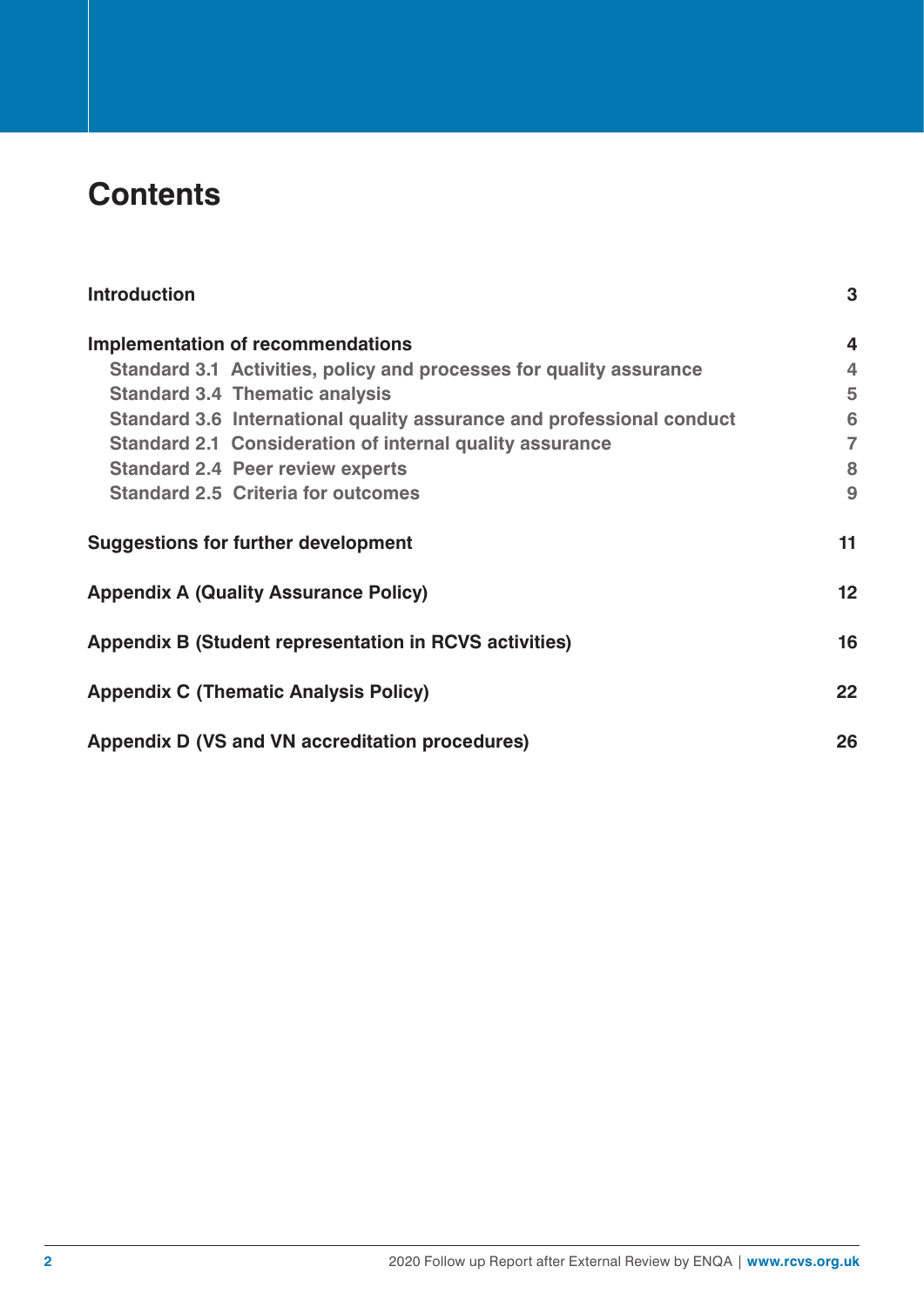# **Introduction**

In April 2018, the Royal College of Veterinary Surgeons (RCVS) underwent its first external review, coordinated by the European Association for Quality Assurance in Higher Education (ENQA). The outcome of the panel concluded that the RCVS complies with the revised 2015 Standards and Guidelines for Quality Assurance in the European Higher-Education Area (ESG).

ENQA found the RCVS to be fully compliant with eight standards, substantially compliant with four standards and partially compliant with two standards as below:

| <b>Fully Compliant</b>                         | <b>Substantially Compliant</b>                                | <b>Partially Compliant</b> |
|------------------------------------------------|---------------------------------------------------------------|----------------------------|
| 3.2 Official Status                            | 3.1 Activities, policy and processes for<br>quality assurance | 3.4 Thematic analysis      |
| 3.3 Independence                               | 3.6 Internal quality assurance and<br>professional conduct    | 2.5 Criteria for outcomes  |
| 3.5 Resources                                  | Consideration of internal quality<br>2.1<br>assurance         |                            |
| 3.7 Cyclical external review of agencies       | 2.4 Peer-review experts                                       |                            |
| 2.2 Designing methodologies fit<br>for purpose |                                                               |                            |
| 2.3 Implementing processes                     |                                                               |                            |
| 2.6 Reporting                                  |                                                               |                            |
| 2.7 Complaints and appeals                     |                                                               |                            |

The ENQA Board presented a series of recommendations designed to improve the College's activities, requesting that it present a report within two years on the specific actions carried out with regard to these recommendations. The recommendations have been reviewed by the Education Department at the RCVS and the response is detailed in this report.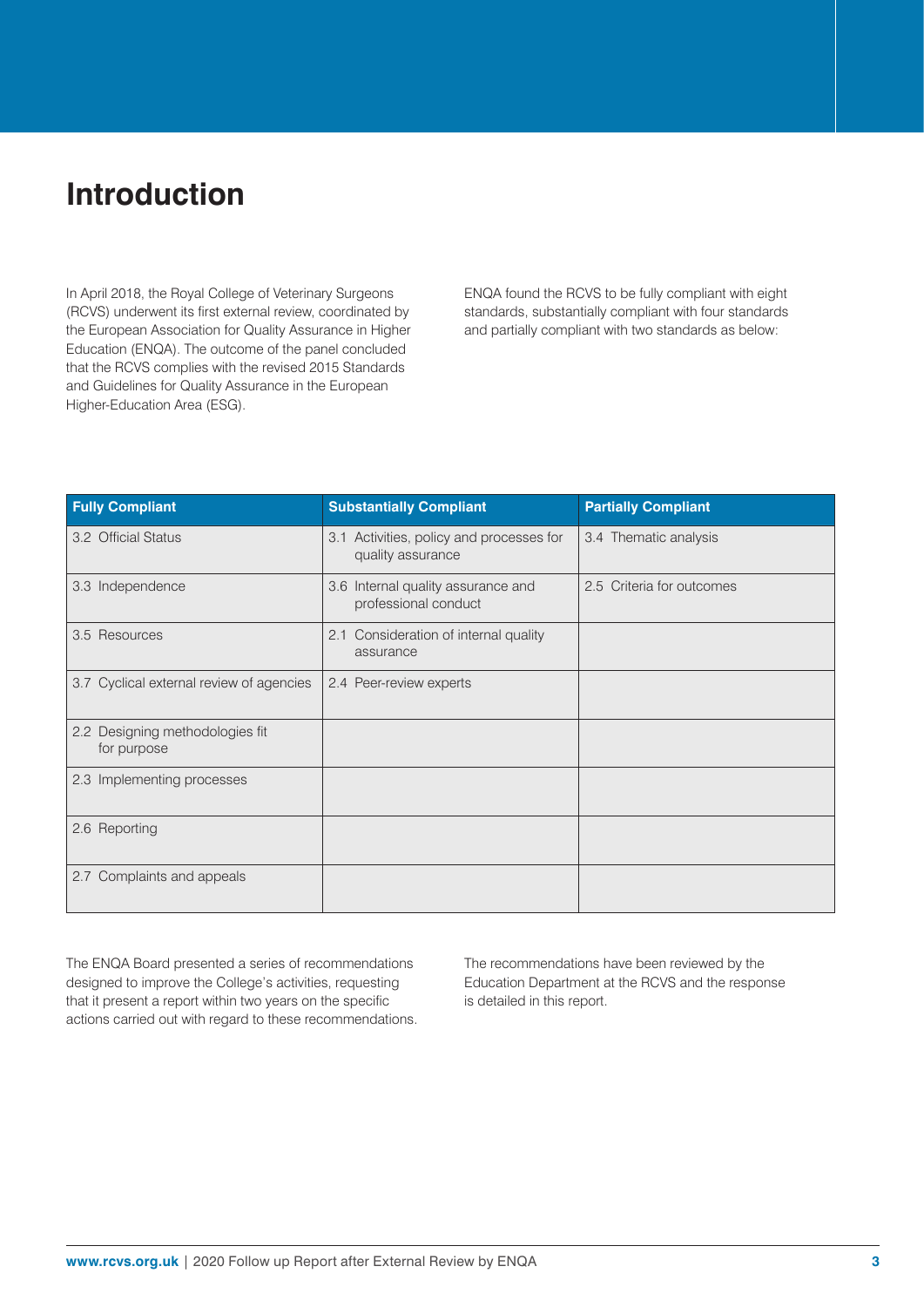# **Implementation of recommendations**

# **3.1 Activities, Policy And Processes For Quality Assurance**

### **Standard:**

Agencies should undertake external quality assurance (QA) activities as defined in Part 2 of the ESG on a regular basis. They should have clear and explicit goals and objectives that are part of their publicly available mission statement. These should translate into the daily work of the agency. Agencies should ensure the involvement of stakeholders in their governance and work.

### **Guidelines:**

A variety of external quality assurance activities are carried out by agencies to achieve different objectives. Among them are evaluation, review, audit, assessment, accreditation or other similar activities at programme or institutional level that may be carried out differently. When the agencies also carry out other activities, a clear distinction between external quality assurance and their other fields of work is needed.

### **ENQA Panel Conclusion:**

Substantially Compliant

## **ENQA Panel and ENQA Board Recommendation:**

- Add a more comprehensive QA policy to the next strategic plan or develop a separate QA policy document that would help stakeholders outside the RCVS to understand the aim and scope of its QA activities.
- Engage students from both veterinary surgeons and nurses' programmes to the decision-making bodies of the RCVS.

### **Action taken by RCVS:**

There were two action points relating to this standard. The first action was to develop a comprehensive QA policy. In order to address this and other recommendations relating to QA, the RCVS has appointed a Quality Improvement Manager to focus on the QA aspects of the educational activities of the organisation. The scope of the role includes both the veterinary surgery degrees and the veterinary nursing qualifications. The role is independent of the education department and is accountable across the RCVS qualification activities. The QA policy and procedures were written and then reviewed by the RCVS Audit & Risk Committee (ARC). This committee reviews the QA activities annually, including a review of the Internal Quality assurance (IQA) policy and procedures.

### The full QA Policy is in Appendix A

The second action point is to engage and appoint student representatives from both the veterinary and veterinary nursing programmes to the decision-making bodies of the RCVS.

There are now student representatives on a number of RCVS committees, including the Education Committee (EC), the Primary Qualification Subcommittee (PQSC) and Vet Nurse Education Committee (VNEC). Students are also now invited

to be part of the visitor panel for the accreditation of qualifications, as well as members of working groups such as the Accreditation Standards Review Working Party, the Vet Graduate Development Program (Vet GDP) task and finish group, the Mind Matters Taskforce and the Diversity, Inclusion & Equality Working Group.

The inclusion of students within these groups and committees has brought a different perspective to the discussions. For example, within the accreditation review panels (for both veterinary and veterinary nursing programmes), the student member is able to review the course content and how it appeals to a student looking at the course. Within committees, the student perspective is crucial to ensure that decisionmaking is relevant to student needs.

An ongoing piece of work is to now explore the impact of the student members of the committees, panels and working groups.

Appendix B shows the invitations to application for student representatives, as well as minutes from a selection of meetings where student representatives were present.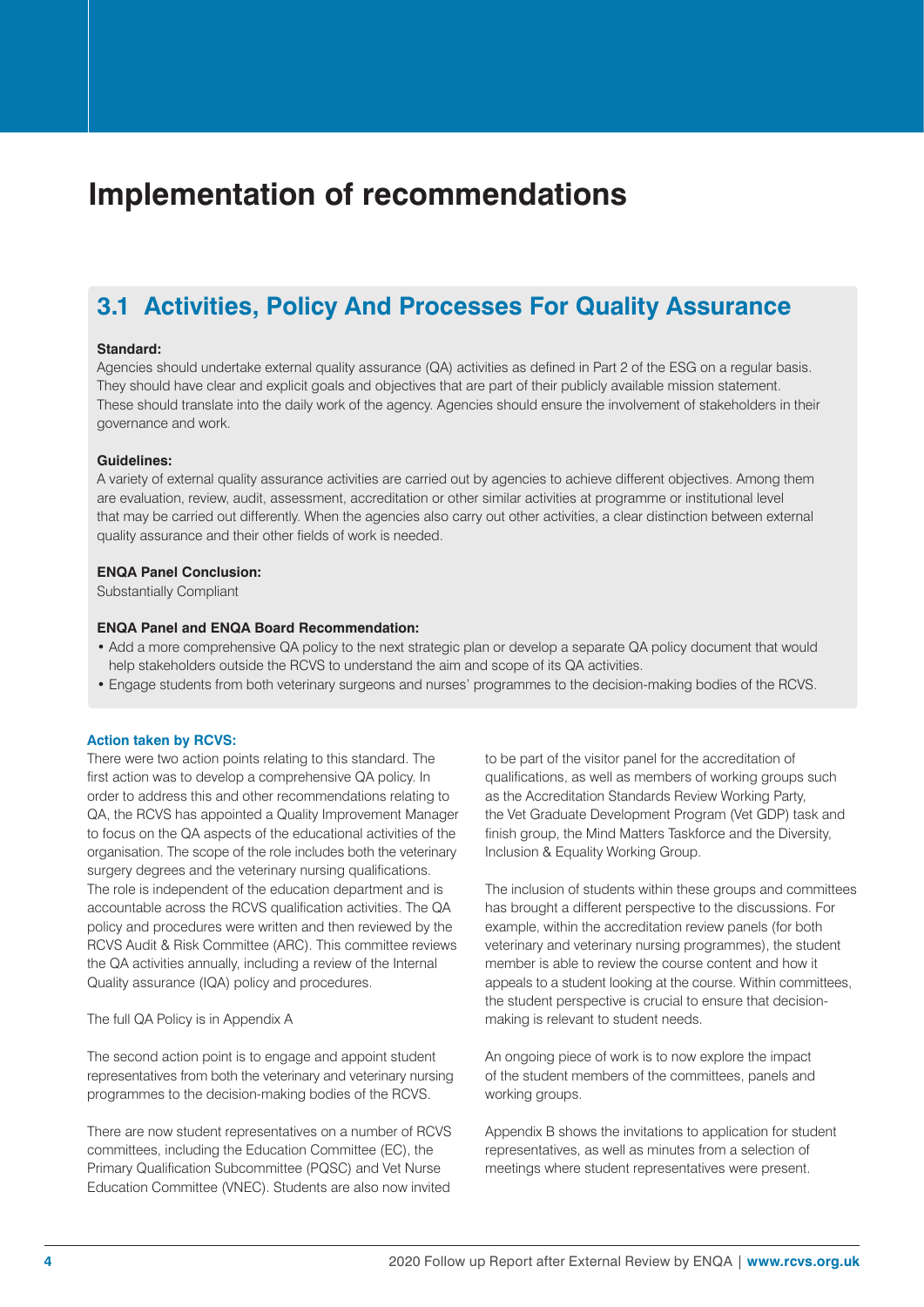# **3.4 Thematic analysis**

### **Standard:**

Agencies should regularly publish reports that describe and analyse the general findings of their external quality assurance activities.

### **Guidelines:**

In the course of their work, agencies gain information on programmes and institutions that can be useful beyond the scope of a single process, providing material for structured analyses across the higher education system. These findings can contribute to the reflection on and the improvement of quality assurance policies and processes in institutional, national and international contexts. A thorough and careful analysis of this information will show developments, trends and areas of good practice or persistent difficulty.

### **ENQA Panel Conclusion:**

Partially Compliant

### **ENQA Panel and ENQA Board Recommendation:**

- Develop a clear concept and plan for thematic analysis.
- Set clear roles and responsibilities among staff members for analysing and publishing general findings of the College's external quality assurance activities.

### **Action taken by RCVS:**

There is a range of data available to the RVCS from a variety of stakeholders, much of which has not been formally analysed. By completing a qualitative analysis of this data, and continuing with regular analysis, this data can be used to inform of trends and areas of good practice in order to influence future developments within both regulation and delivery of qualifications.

In order to ensure this analysis is thorough and meaningful, a concept and plan for thematic analysis has been developed that also establishes clear roles and responsibilities within the RCVS for analysing and publishing the general findings of the College's external QA activities. In 2020, the Quality Improvement Manager was appointed and within the remit of the role is to analyse RCVS data to identify themes and trends.

The aims of the Thematic Analysis Policy are to ensure that the findings of all external QA activities are analysed, not only for emerging themes, but also to proactively identify topical themes. The analysis will be shared with stakeholders as well as used to inform quality improvement. By publishing the findings, the aim is to reassure the profession that the RCVS is taking a holistic approach to maintaining and enhancing standards in the veterinary professions.

It is important to ensure that the publication and reporting of the emerging findings from the analysis is done in an impactful way, and not so often as to lose its significance. One method is to release "soundbites" and not full reports, as this can often be linked to other reports in order to provide context. It is also crucial to ensure that the reporting style is relevant to the specific stakeholder for whom the information is targeted.

See Appendix C for the Thematic Analysis Policy and Action Plan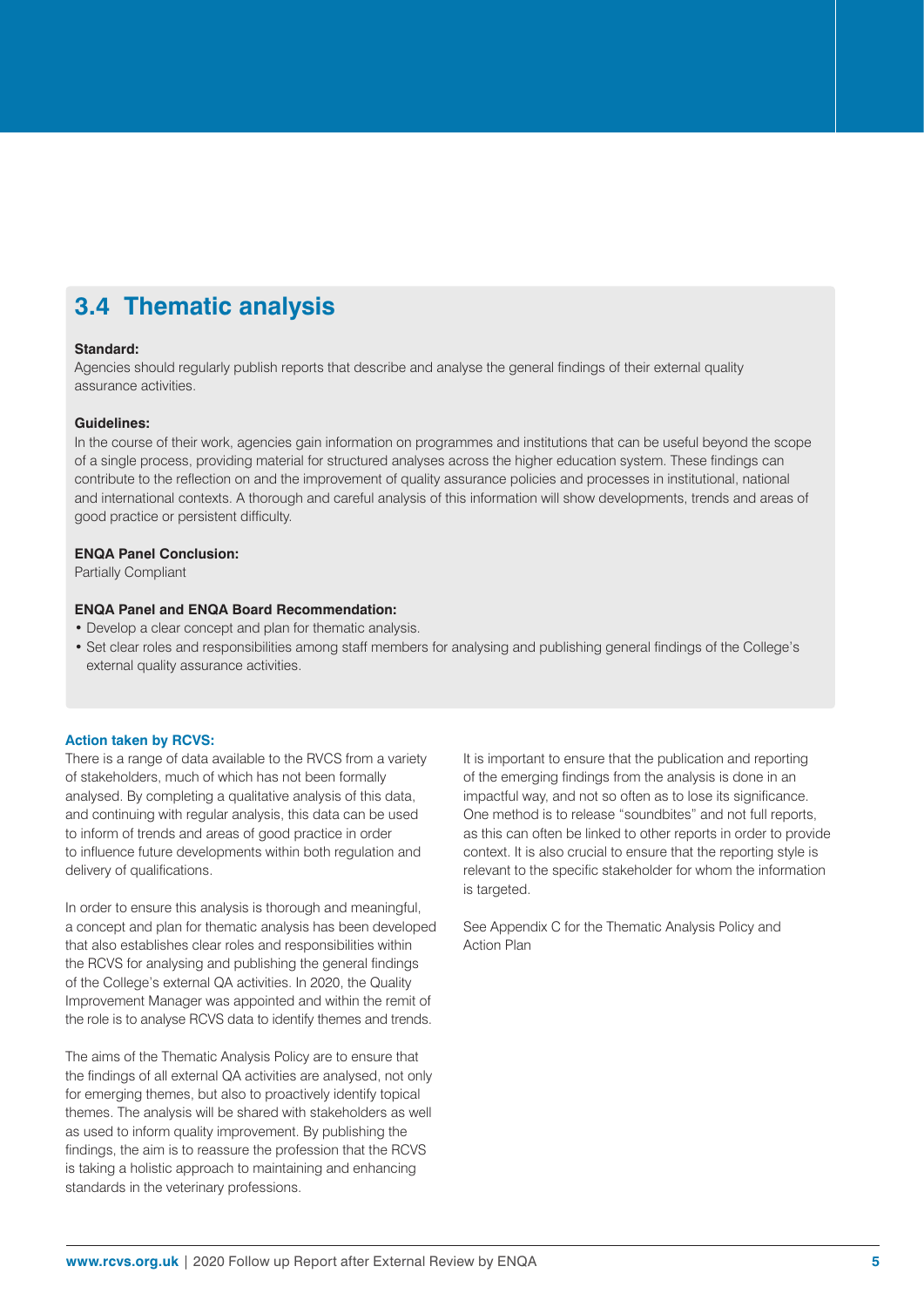# **3.6 Internal quality assurance and professional conduct**

### **Standard:**

Agencies should have in place processes for internal quality assurance related to defining, assuring and enhancing the quality and integrity of their activities.

### **Guidelines:**

Agencies apply an internal quality assurance policy which is available on its website. This policy:

- ensures that all persons involved in its activities are competent and act professionally and ethically;
- includes internal and external feedback mechanisms that lead to a continuous improvement within the agency;
- guards against intolerance of any kind or discrimination; outlines the appropriate communication with the relevant authorities of those jurisdictions where they operate;
- ensures that any activities carried out and material produced by subcontractors are in line with the ESG, if some or all of the elements in its quality assurance activities are subcontracted to other parties;
- allows the agency to establish the status and recognition of the institutions with which it conducts external quality assurance.

### **ENQA Panel Conclusion:**

Substantially Compliant

#### **ENQA Panel and ENQA Board Recommendation:**

• Apply a systematic approach for collecting feedback and align the procedures at accreditations of veterinary and veterinary nursing degrees whenever possible.

### **Action taken by RCVS:**

Part of the accreditation process is to collate feedback from the stakeholders involved in the visit, which includes members of the visitation team, as well as the educational establishment staff and students. The feedback documents are broadly similar for both veterinary and veterinary nursing accreditation visits.

For upcoming visits, this feedback will be collected by the Quality Improvement Manager acting independently of the visitation team, and a combination of methods will be used to collect the feedback, including written, verbal and via remote meetings (eg on Microsoft Teams or Zoom). The data can then be analysed to inform processes for future visits (see Thematic Analysis Policy in Appendix C)

The procedures for the accreditation processes for veterinary and veterinary nursing degrees have been represented in a flowchart to indicate the alignment of the processes. This can be seen as part of the IQA Policy in Appendix A and as a separate diagram in Appendix D.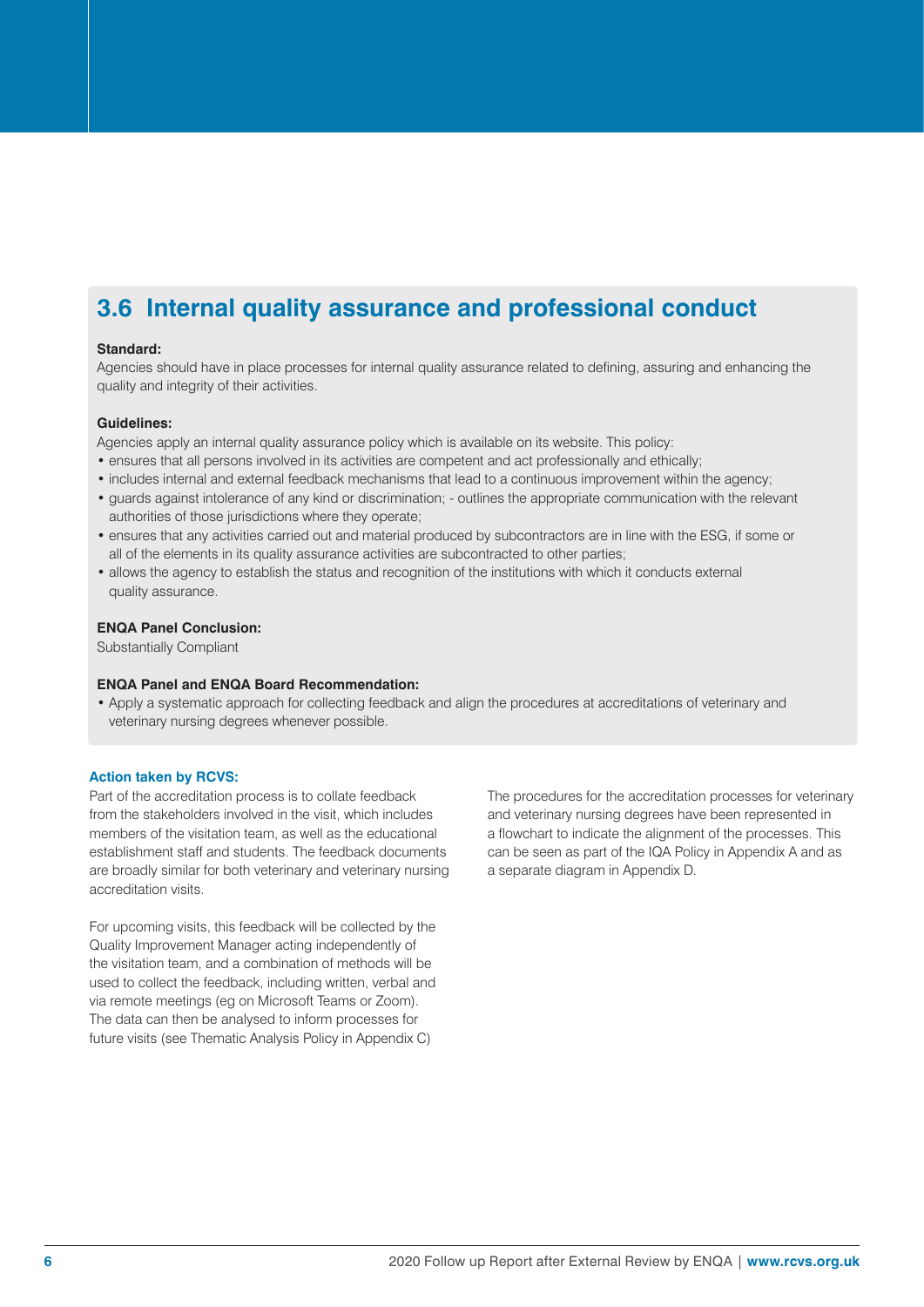# **2.1 Consideration of internal quality assurance**

#### **Standard:**

External quality assurance should address the effectiveness of the internal quality assurance processes described in Part 1 of the ESG.

#### **Guidelines:**

Quality assurance in higher education is based on the institutions' responsibility for the quality of their programmes and other provision; therefore, it is important that external quality assurance recognises and supports institutional responsibility for quality assurance. To ensure the link between internal and external quality assurance, external quality assurance includes consideration of the standards of Part 1. These may be addressed differently, depending on the type of external quality assurance.

### **ENQA Panel Conclusion:**

Substantially Compliant

### **ENQA Panel and ENQA Board Recommendation:**

Develop veterinary nursing accreditation methodology closer to the one of veterinary surgeons and, through this, increase the focus on IQA in veterinary nursing reviews, with especial attention to student-centred learning, also in VN reviews.

### **Action taken by RCVS:**

In January 2020, the new RCVS Standards Framework for Veterinary Nurse Education and training was implemented and the accreditation process was brought to be more in line with the veterinary surgeon accreditation process.

The flowchart in Appendix D shows the links between the accreditation processes for veterinary nurses and veterinary surgeons. There are some differences in the cycles, such as the fact that the veterinary accreditation cycle runs over seven years, whereas the veterinary nursing cycle runs over five years. The accreditation visit for veterinary degrees takes place over one week, whereas the visit to accredit veterinary nursing degrees takes place over one day. The outcomes are validated by different committees for veterinary degrees and vet nursing degrees, but the process takes a similar amount of time (around six months from visitation to published report). The Education Committee makes reports and decisions for veterinary degrees. However in the case of a new veterinary degree, the report will go to RCVS Council on its first accreditation, as it needs the ratification by RCVS Council prior to going Privy Council for a Recognition Order. The VN Education Committee makes the decision for all veterinary nursing qualification accreditations and the VN Council will ratify all those decisions.

The RCVS Council has the accreditation outcomes reported to it through the minutes of Education Committee and VN Council.

The new VN standards also have a full section dedicated to student-centred learning under Standard 3 "Student Empowerment".

See link to **[VN Accreditation Standards](https://www.rcvs.org.uk/news-and-views/publications/rcvs-standards-framework-for-veterinary-nurse-education-and/)**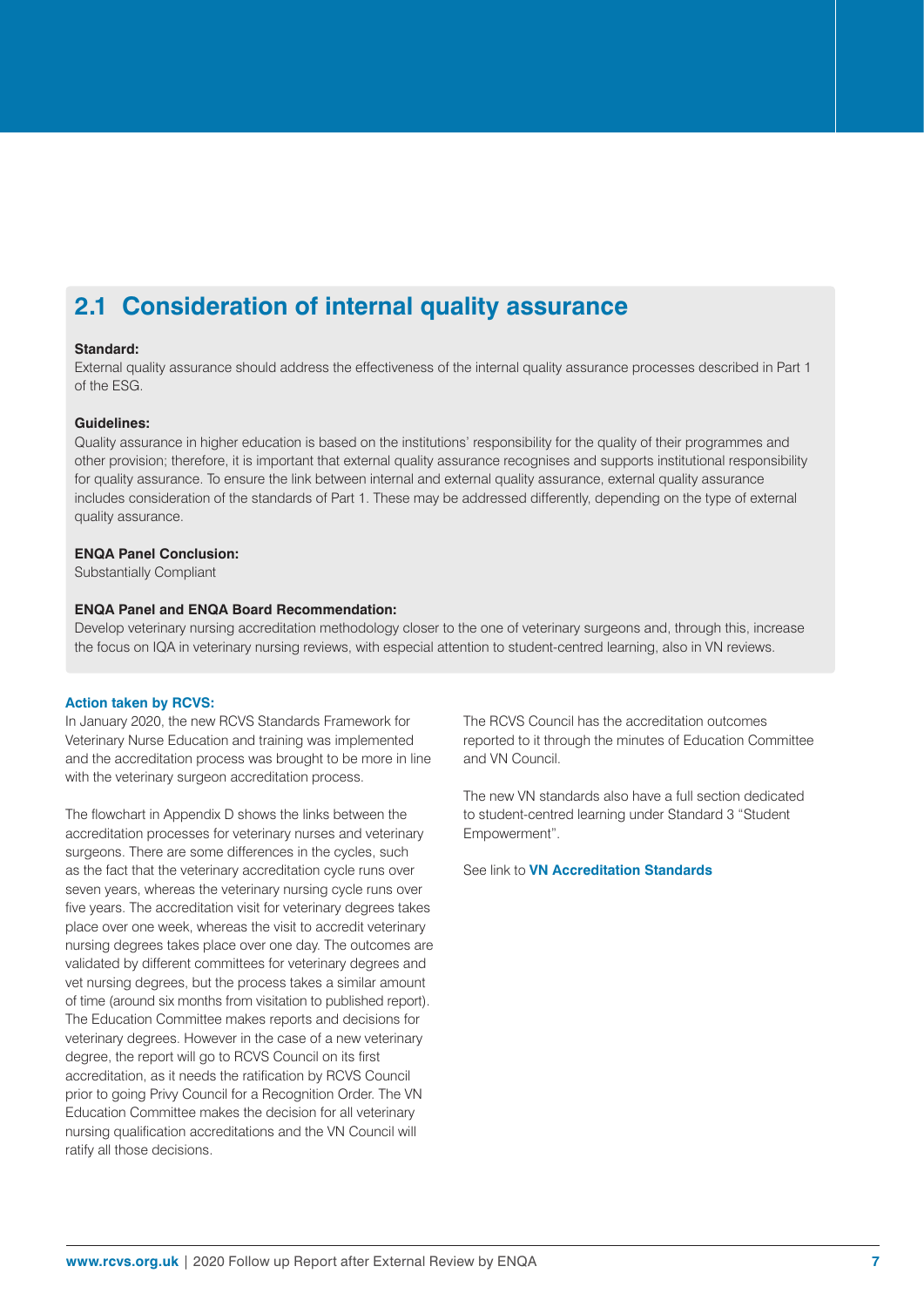# **2.4 Peer-review experts**

### **Standard:**

External quality assurance should be carried out by groups of external experts that include (a) student member(s)

### **Guidelines:**

At the core of external quality assurance is the wide range of expertise provided by peer experts, who contribute to the work of the agency through input from various perspectives, including those of institutions, academics, students and employers/ professional practitioners.

In order to ensure the value and consistency of the work of the experts, they

- are carefully selected;
- have appropriate skills and are competent to perform their task;
- are supported by appropriate training and/or briefing.

The agency ensures the independence of the experts by implementing a mechanism of no-conflict of-interest. The involvement of international experts in external quality assurance, for example as members of peer panels, is desirable as it adds a further dimension to the development and implementation of processes.

### **ENQA Panel Conclusion:**

Substantially Compliant

## **ENQA Panel and ENQA Board Recommendation:**

At VN accreditation, pursue the widening of review pools and avoid relying too heavily on the senior staff of the RCVS.

### **Action taken by RCVS:**

Since the visit in 2018, the composition of the VN accreditation visiting panel has been adjusted in order to widen the participation. The VN accreditation visiting panel is made up of an industry representative, an employer representative and a student representative, as well as the RCVS Qualifications Manager and RCVS Examinations Manager. This is to remove the reliance on RCVS staff.

The experts are usually recruited by word of mouth; historically the RCVS has advertised in veterinary publications and actively approached universities and colleges, but the uptake was poor and the costs outweighed the gains. The Veterinary Nursing Department is confident that the current availability of experts meets the requirements of the accreditations, with a healthy number of active experts available for the various panels. Currently there are 37 experts; 12 industry representatives, five employer representatives and 12 student representatives. Nevertheless, it is clear to see that the number of employer representatives is lower than the other two roles; alternative approaches have been tried, which include approaching large employer groups at

onferences and contacting employers directly and requesting that they suggest suitable experts. Thus far, approaching employers directly appears to be the best strategy, however, there is a risk of decreased employer availability at accreditations if this representation is not increased.

Widening review pools is not only an issue for the VN accreditation teams, but also for the veterinary accreditation teams. The issues surrounding this are two-fold; firstly the issue with recruiting visitors, mainly from educators and employers, and then, once recruited, to ensure training is completed, as currently veterinary accreditation team visitors need to observe a visit before they can form part of the panel. With only two-or-three visits taking place per year, this means that there is limited opportunity for observations.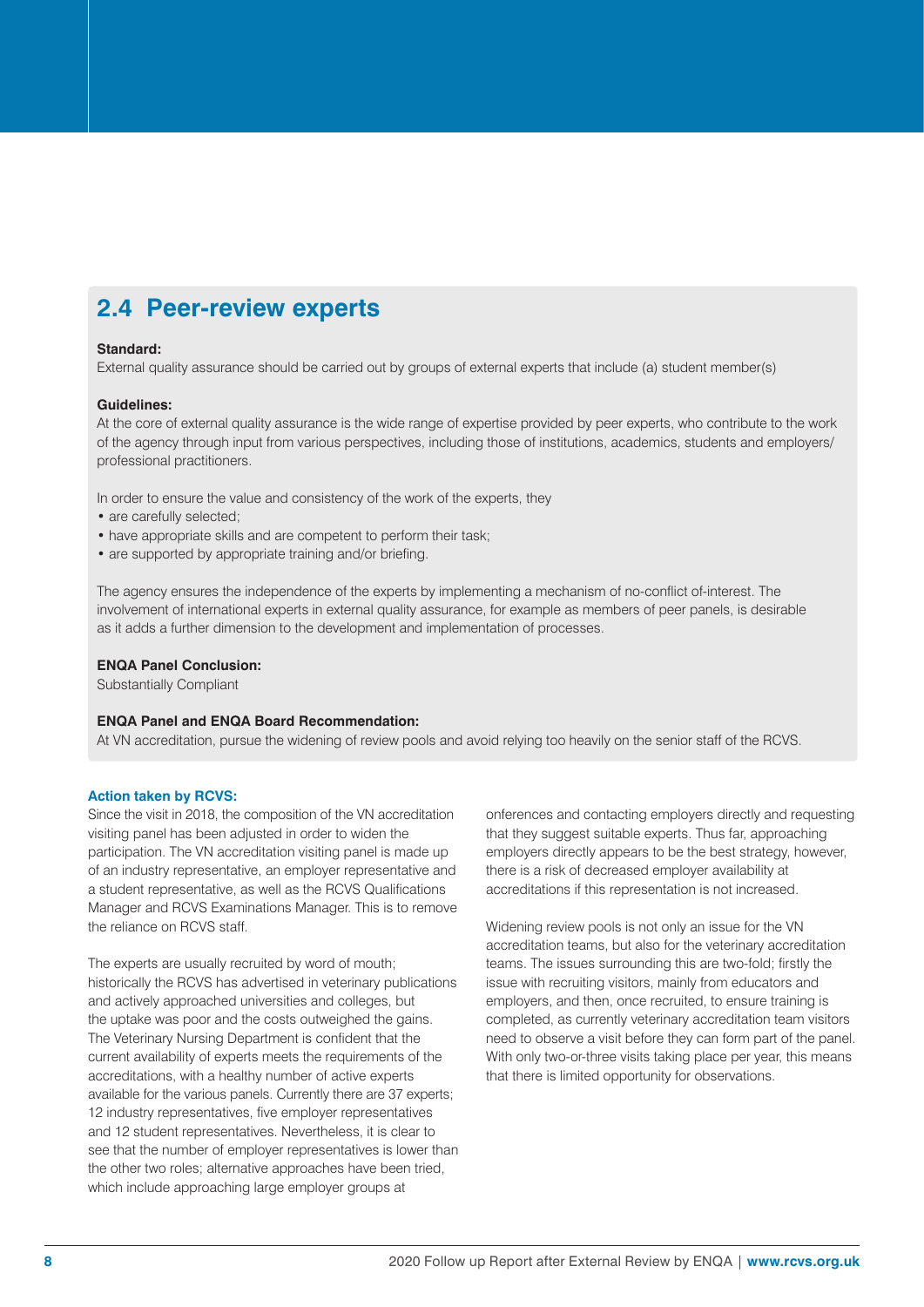There are a variety of suggestions to overcome these issues, and following recent discussions, many of these are being implemented:

- Employ a snowball system, whereby each visitor has to recommend someone to become a visitor;
- Each university has to provide at least two members of staff to be visitors;
- Adjust the training requirement so that an observation isn't necessary. Instead, have a mixture of new and experienced members on the visiting panel so that the new members learn from the experienced members;
- Have more online training to include "homework" to be completed between modules. Have specific modules for specific roles, for example, student and chair;
- When advertising for visitors, emphasise the secondary learning, such as leadership and teamwork, and ensure that the training is recognised as CPD.

Whilst engaging visitor panel members, it is also important to have an overview of the whole visitor pool and ensure that there is a sufficient diversity of members whilst meeting the requirements for a balance of educationalists, employers and industry experts.

# **2.5 Criteria for outcomes**

#### **Standard:**

Any outcomes or judgements made as the result of external quality assurance should be based on explicit and published criteria that are applied consistently, irrespective of whether the process leads to a formal decision.

### **Guidelines:**

External quality assurance and in particular its outcomes have a significant impact on institutions and programmes that are evaluated and judged.

In the interests of equity and reliability, outcomes of external quality assurance are based on pre-defined and published criteria, which are interpreted consistently and are evidence-based. Depending on the external quality assurance system, outcomes may take different forms, for example, recommendations, judgements or formal decisions.

### **ENQA Panel Conclusion:**

Partially Compliant

### **ENQA Panel and ENQA Board Recommendation:**

Accreditation decisions should be confinable and justifiable.

Therefore, the review panel recommends to:

- consider whether the complex system of decision-making could be simplified;
- make the option "Full accreditation for a shorter period" more precise.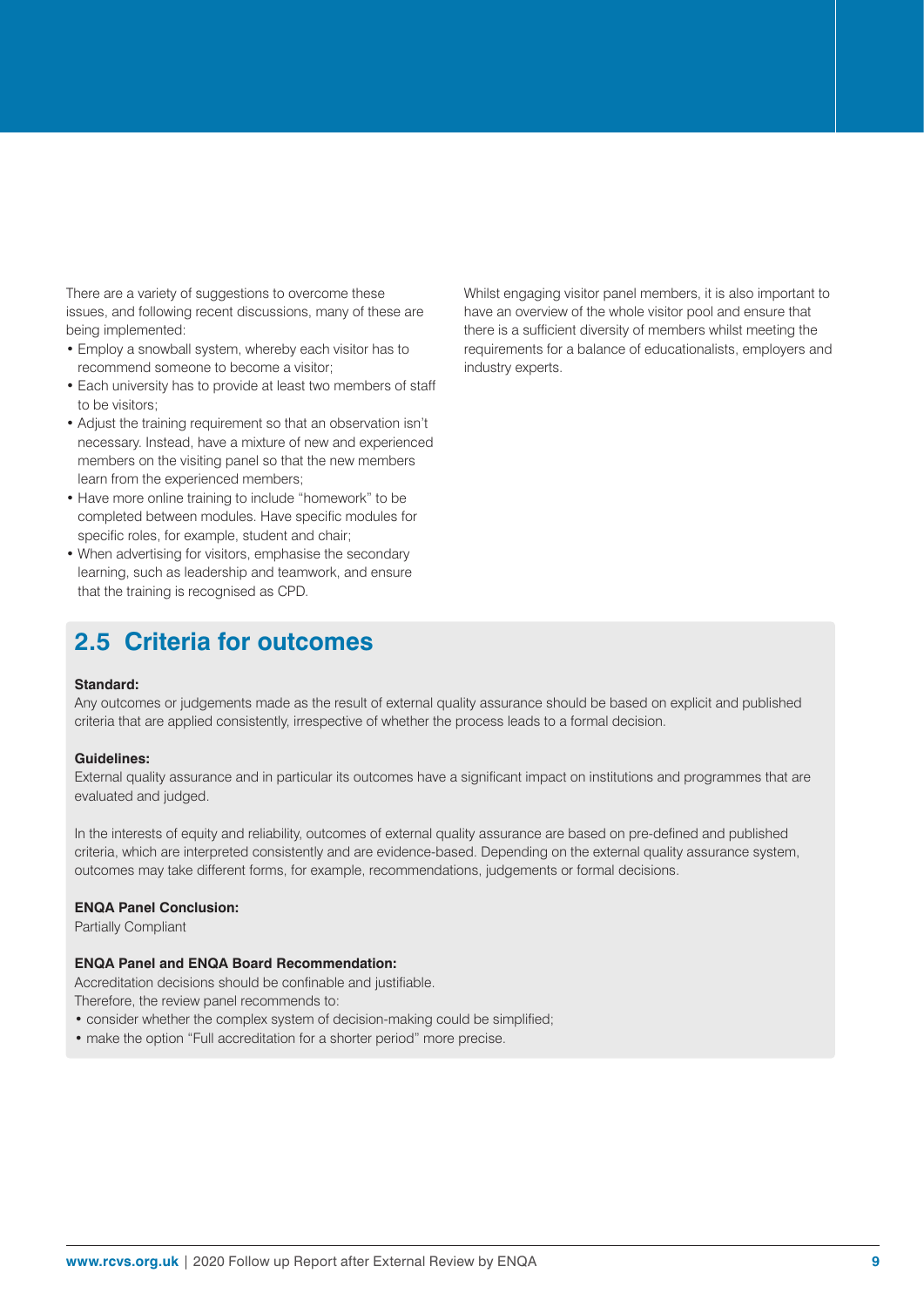### **Action taken by RCVS:**

Many of the decision-making protocols are part of RCVS legislation and have to taken by specified committees. However, some of the decision making has been devolved by the RCVS Council to subcommittees, removing some of the layers in the process.

Although it is possible for the RCVS to push for changes in the statute to address where decisions are made, in the current political climate, it is highly unlikely that there will be any opportunities for changes to be presented to Government in the near future.

There is always the danger that decisions taken at a distance from the original accreditation review visit will not relate to the observations made; therefore the reports need to be detailed and accurate and have clarity that requires no further verbal input. However, there is currently the option for the chair of the review panel to be present at each of the committee stages to offer clarity and context.The wording for the accreditation for a shorter period has been reviewed and adjusted so that it now reads:

*b) Accreditation for a shorter period if significant deficiencies are identified: accreditation will be subject to the deficiencies being addressed within a specified period and subject to satisfactory periodic reports. The RCVS will normally undertake a re-visit before the accreditation period expires to monitor progress in addressing any identified concerns. This may be a full re-visit covering all the standards (normally held over one week) or a more focussed re-visit that concentrates on progress with addressing specific deficiencies (which would normally be held over one or two days). Consideration of a shorter period of accreditation subject to conditions will apply where there are either a) one or more major deficiencies, or b) a series of lesser deficiencies which, taken together, could have a significant impact on students' education, but which are deemed to be rectifiable within a given period of time. When accreditation for a shorter period is granted, the exact period of time will be specified and rationale for the decision conveyed to the veterinary school.*

Those sections highlighted have been changed in light of the ENQA recommendation.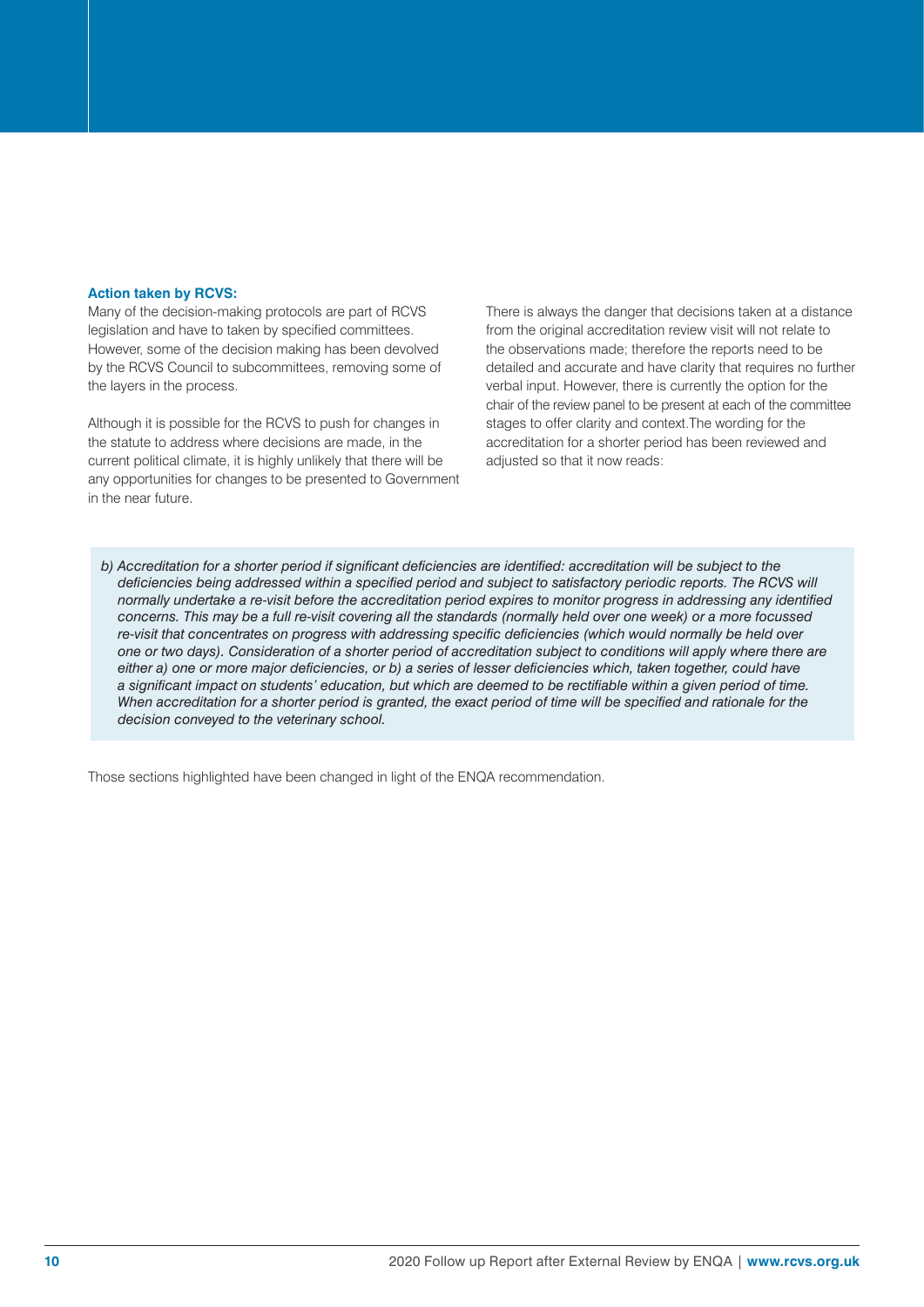# **ENQA suggestions for further development**

# **Suggestions for further development:**

### **3.6:**

As there is no one document describing the IQA policies and responsibilities, the RCVS is invited to consider developing a formal policy document. It is suggested that this document includes formal procedures of IQA, articulation of responsibilities and formalised feedback structures to ensure it continues to be fit for purpose. This would allow for greater transparency and recording of formalised IQA systems.

### **2.3:**

As an area of good practice, expert panels of VN accreditation can see the university's response and action plan, and comment on the reply if necessary. It is suggested that expert panels of VS accreditation are also provided the opportunity to view the university's responses.

### **Other:**

It is recognised that RCVS is not a typical QA agency but is a very experienced QA provider, although an inexperienced member of the European QA community. The review panel would encourage the RCVS to become more active participants of the relevant discourse and community activities.

### **Action taken by RCVS:**

### **3.6**

The RCVS has now compiled a Quality Assurance Document that includes the formal IQA procedures, the roles and responsibilities and feedback structures. This can be found in Appendix A.

### **2.3**

The response to the accreditation reports has been modified to enable the visiting panels of both the veterinary and veterinary nursing degrees to view the university responses. This is seen in the QA policy document in Appendix A.

### **Other:**

Since the external review in 2018, RCVS staff have attended the General Assembly and Members Forum, participated in the ENQA Leadership Programme (2019/2020 and 2020/2021), as well as participated in a number of webinars. All these events have been relevant and informative and have helped to form links across the European community. Through participation in the last ENQA leadership programme, the opportunity to discuss and share ideas with colleagues in similar positions in other institutions has been invaluable and the links that have been formed with European peers has enabled further sharing of ideas as quality standards within RCVS are developed and improved.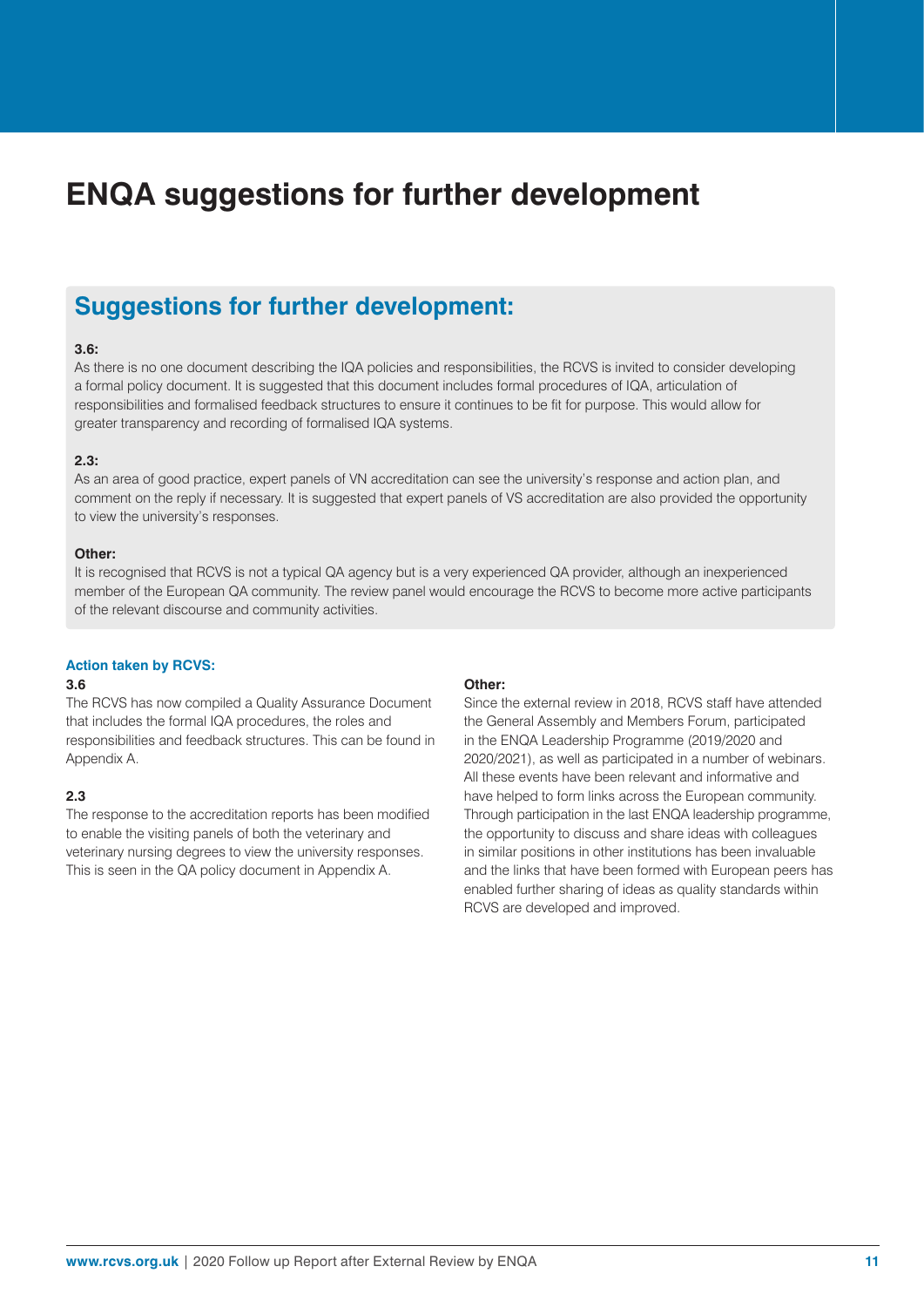# **Appendix A**

# **RCVS Quality Assurance Policy for Accreditation Activities**

### **Quality Statement**

The Royal College of Veterinary Surgeons (RCVS) is the statutory regulator responsible under the Veterinary Surgeons Act (1966) for the regulation of the veterinary profession.

This includes:

- The registration of veterinary surgeons and veterinary nurses in the UK
- Accrediting and maintaining the requirements for professional veterinary education

By implementing a robust quality assurance system, the RCVS is committed to safeguarding the interests of the public so that they can be confident in the care that their animals receive.

The quality assurance policy for all activities aims to be transparent, fair, and free from bias and accurately details and records all quality assurance decisions. This includes the monitoring of education accreditation in line with both veterinary surgeon and veterinary nursing standards in order to maintain their quality and integrity.

### **Introduction and aims**

This policy is to provide clear guidance and a framework to enable greater consistency of accreditation practice within the RCVS for veterinary schools, as well as universities awarding licence to practice qualifications in veterinary nursing.

The focus is on the quality of accreditation activities and decisions and confirms that the accreditation requirements of institutions are being reviewed and that the required standards are being met. It also provides an opportunity for problems to be identified and remedied and for the recognition and sharing of good practice.

Through the quality assurance process, the RCVS aims to ensure that:

- the education accreditation process is understandable to stakeholders, effectively administered and accountable;
- the qualifications are offered by institutions that have the adequate resources, environment and expertise to ensure valid teaching, learning and assessment of students against the learning outcomes and Day 1 Competences and Skills;

• fairness, consistency and transparency surround the approval of veterinary education programmes.

### **Quality Assurance Cycle**

The quality assurance of the accreditation cycle must ensure that accreditation activities are, robust, valid & reliable, that they are carried out in such a way as to be open, fair and free from bias, and that accreditation visitors adhere to the RCVS Accreditation Standards in the judgement of evidence. The recording of accreditation decisions must be accurate and detailed and demonstrate consistent and transparent implementation of the standards.

The accreditation cycles for both veterinary surgeon and veterinary nursing education run on a similar format with a few key differences. It is worth noting that the **[RCVS](https://www.rcvs.org.uk/news-and-views/publications/rcvs-standards-framework-for-veterinary-nurse-education-and/)  [Standards Framework for Veterinary Nurse Education](https://www.rcvs.org.uk/news-and-views/publications/rcvs-standards-framework-for-veterinary-nurse-education-and/)  [and Training](https://www.rcvs.org.uk/news-and-views/publications/rcvs-standards-framework-for-veterinary-nurse-education-and/)** has been recently updated and the new standards implemented from January 2020. From this date, all accreditation visits will be reviewed against the new standards. The **RCVS Standards and Procedures for the Accreditation of Veterinary Degrees** are currently under review and aim to be in place from early 2021. The Standards are reviewed regularly by the RCVS Education and Veterinary Nursing Departments to ensure they remain current and fit for purpose.

**Figure 1** shows the cycle of accreditation of veterinary education programmes. The veterinary degree accreditation cycle runs over seven years, whereas the veterinary nursing cycle runs over five years. The accreditation visit for veterinary degrees takes place over one week, whereas the visit to accredit veterinary nursing degrees takes place over one day. The outcomes are validated by different committees for veterinary degrees and vet nursing degrees, but the process takes a similar amount of time (around six months from visitation to published report). The Education Committee makes reports and decisions for veterinary degrees. However in the case of a new veterinary degree, the report will go to RCVS Council on its first accreditation, as it needs the ratification by Council prior to going Privy Council for a Recognition Order. The VN Education Committee makes the decision for all veterinary nursing qualification accreditations and VN Council will ratify all those decisions.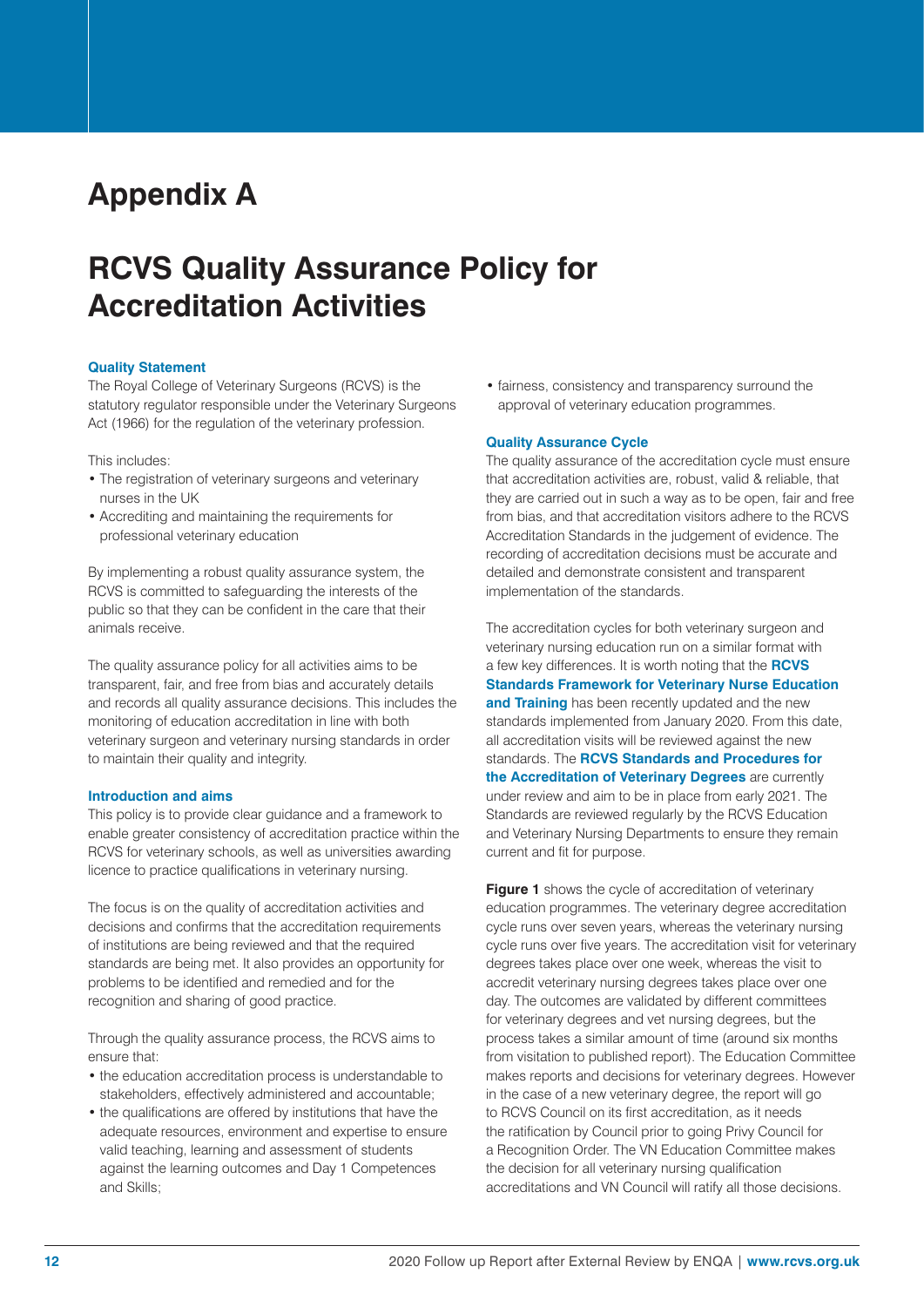RCVS Council will have the accreditation outcomes reported through the minutes of Education Committee and VN Council.

Through the accreditation process, the RCVS determines whether programmes leading to registration as a veterinary professional have met the standards for education for both veterinary and veterinary nursing degrees. This enables the RCVS to be assured that the programmes are of the required level and that those who are awarded a qualification are eligible to apply for registration with the RCVS.

The IQA process gives confidence to the RCVS and stakeholders that the accreditation processes within the cycle are operating consistently and fairly within the published policies and procedures. The procedures are detailed in a separate document, but are linked to the IQA activities listed here. The Quality Improvement Manager is responsible for ensuring the activities are completed. This is through the completion of a range of IQA activities within the accreditation cycle to include, but not limited to:

- An audit of the Self Evaluation Reports (VS) or Application Form (VN) in preparation for the accreditation visit. (Item 1 in Procedure Document)
- Ensure the selection of the visitation team is free from conflict and training is sufficient to meet the demands of the role to ensure visitor decisions are consistent, reliable and free from bias. (Item 2 in Procedure Document)
- An audit of the evidence submitted and gathered for each Standard to check for accuracy (Item 4 in Procedure Document)
- An audit of measures in place to ensure the security of all potentially sensitive records and activities made available by the educational establishment for the purposes of the accreditation process. (Item 5 in Procedure Document)
- Ensure verbal feedback given on completion of a site visit is consistent with the findings and subsequent written report. (Item 6 in Procedure Document)
- Ensure the decision making of the final report is free from bias and is based on meeting the published Standards (Item 7 in Procedure Document)
- Thematic analysis of the outcomes of an accreditation review to enhance future practice. To be carried out by the Quality Improvement Manager.

### **Appeals procedure**

In the unlikely event that an institution wishes to question the formal outcomes of the accreditation process, appeals procedures are detailed in *Standards and Procedures for the Accreditation of Veterinary Degrees* and *RCVS Veterinary Nurse Visitation and Accreditation Appeals Procedure* both of which are available on the RCVS website.

#### **Visitor training and Standardisation**

Accreditation visitor training follows a standardised approach for new visitors. Prior to the accreditation for which they are booked, new visitors are required to observe a full visitation and attend a day training session at the RCVS. This training comprises a presentation, covering:

- the rationale behind accreditations
- agendas and timetables
- expected conduct and behaviours
- example applications and Self-evaluation Reports
- The IQA policy and procedures

This training is also available to members of the PQSC and VN Education Committee to ensure thorough understanding of the processes linked to accreditation reviews.

The IQA policy is integral to the induction process of accreditation visitors and decision-makers. The visitor panel chair will ensure that all accreditation visitors and decision makers have a responsibility to give full and active support for the policy by ensuring that it is known, understood and implemented appropriately.

The evening before the accreditation, all panel members attend a meeting in order to discuss the common themes, the timetable, good practice measures to ensure robust evidence gathering and reaffirm the agreed conduct and behaviour expected.

All accreditation/ re-accreditation reports will be published on the relevant part of the RCVS website.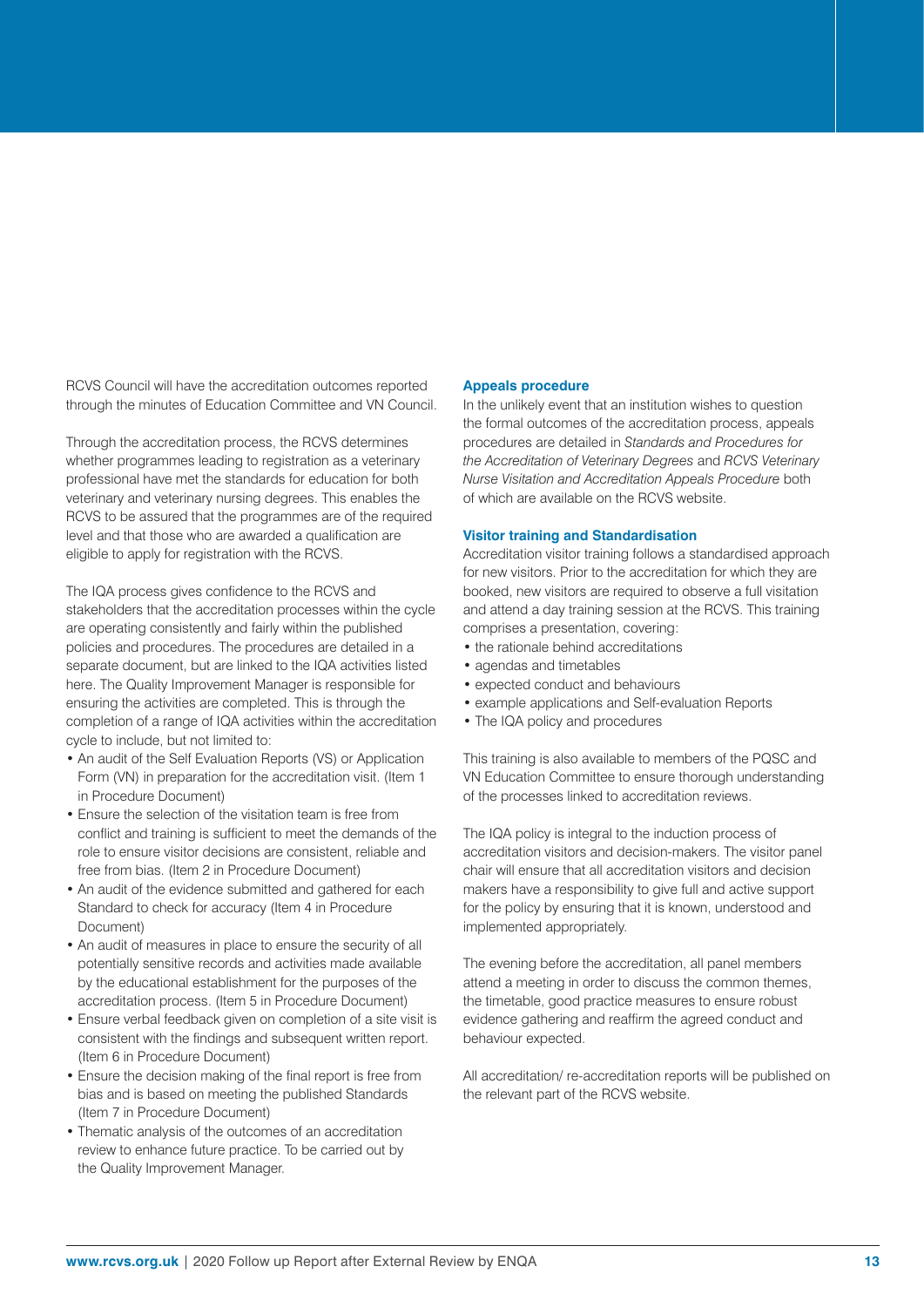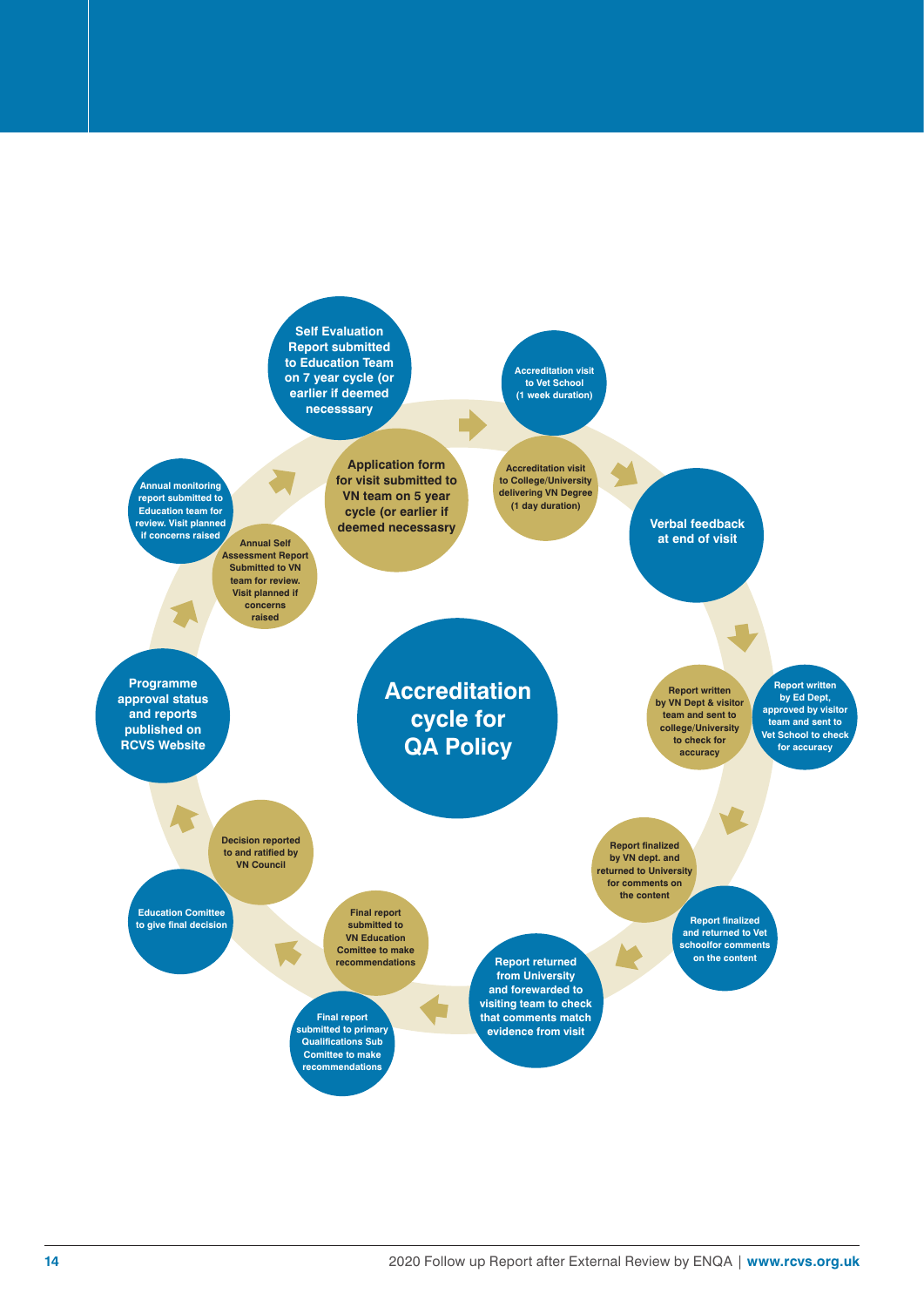### **Visitation activities**

Before the visit, the panel assesses the evidence submitted in support of vet school and university accreditation applications. Based on the assessment, it is the role of the panel to identify and design suitable activities to ensure robust evidence of RCVS Accreditation Standards is obtained to inform recommendations and decisions. The planning of the visit and the visitation activities are monitored by the Quality Improvement Manager (QIM) to ensure that the accreditation activities are being conducted properly and consistently and that regulatory accreditation standards are being interpreted accurately. Any arising issues are identified before the visit and appropriate activities for the visit are recommended.

During the visit, it is the role of the panel chair (supported by the QIM and / or staff member from the RCVS Education Department for vet school visits), to ensure that the accreditation process is conducted by the panel in a supportive manner and that accreditation practice is consistently applied, is of consistent quality, is sufficient and meets regulatory standards. This is also detailed in item 3 of the IQA Procedures

Once the visit is completed, the panel will develop accreditation reports identifying recommendations and actions for discussion by PQSC and VN Education Committee respectively. For VN only, they will also review agreed action plans, and the panel is also on hand to provide advice and support to vet schools and universities awarding licence to practise veterinary nursing qualification to achieve compliance with the RCVS Accreditation Standards, as requested.

As a result of the visit, the QIM will use the data to identify themes and trends within the veterinary schools and universities awarding licence to practise veterinary nursing qualifications as well as identify staff training needs.

A representative sample of accreditation activities will be selected taking into account, as appropriate:

- Accreditation activities and events
- Accreditation and annual monitoring reports
- Schedules of activity
- Risk assessments
- Accreditation decisions
- Accreditation training and standardisation activities
- Feedback from all stakeholders

#### **Report checking and approval by committees**

Accreditation visitors and RCVS staff are responsible for undertaking accreditation activities and collecting robust supporting evidence that veterinary schools and universities awarding licence to practise veterinary nursing qualifications are compliant with RCVS Accreditation Standards.

The Primary Qualifications Subcommittee (PQSC) will make recommendations to the Education Committee, based on the accreditation visit to vet schools. The Education Committee will make the final decision of the outcome of the visit. In the case of a new programme, the final outcome will rest with RCVS Council. The VN Education Committee is responsible for decision-making based on the evidence put forward by the accreditation visitation teams, which is then ratified by VN Council.

These committees will ensure:

- The identification and design of suitable activities within the visitation to enable the gathering of robust evidence of RCVS Accreditation Standards to inform recommendations and decisions;
- The production of developmental advice and support for regulatory requirements
- Advice and guidance is given for all those working with the accreditation standards;
- Only approved individuals enter the accreditation visiting pools and that the visitation panels are reviewed and approved in advance
- Accreditation activity reports are appraised and will then decide on any recommendations and actions to agree accreditation status decisions;
- The monitoring of accreditation action plans and annual monitoring reports;
- Attendance at standardisation meetings as required.

The RCVS Audit & Risk Committee (ARC) has the overall responsibility to ensure compliance with the IQA Policy and Procedures and that the appropriate evidence is being correctly completed and submitted. This is completed on an annual basis. This committee in turn updates RCVS Council by reviewing the comprehensiveness and reliability of assurances and internal controls.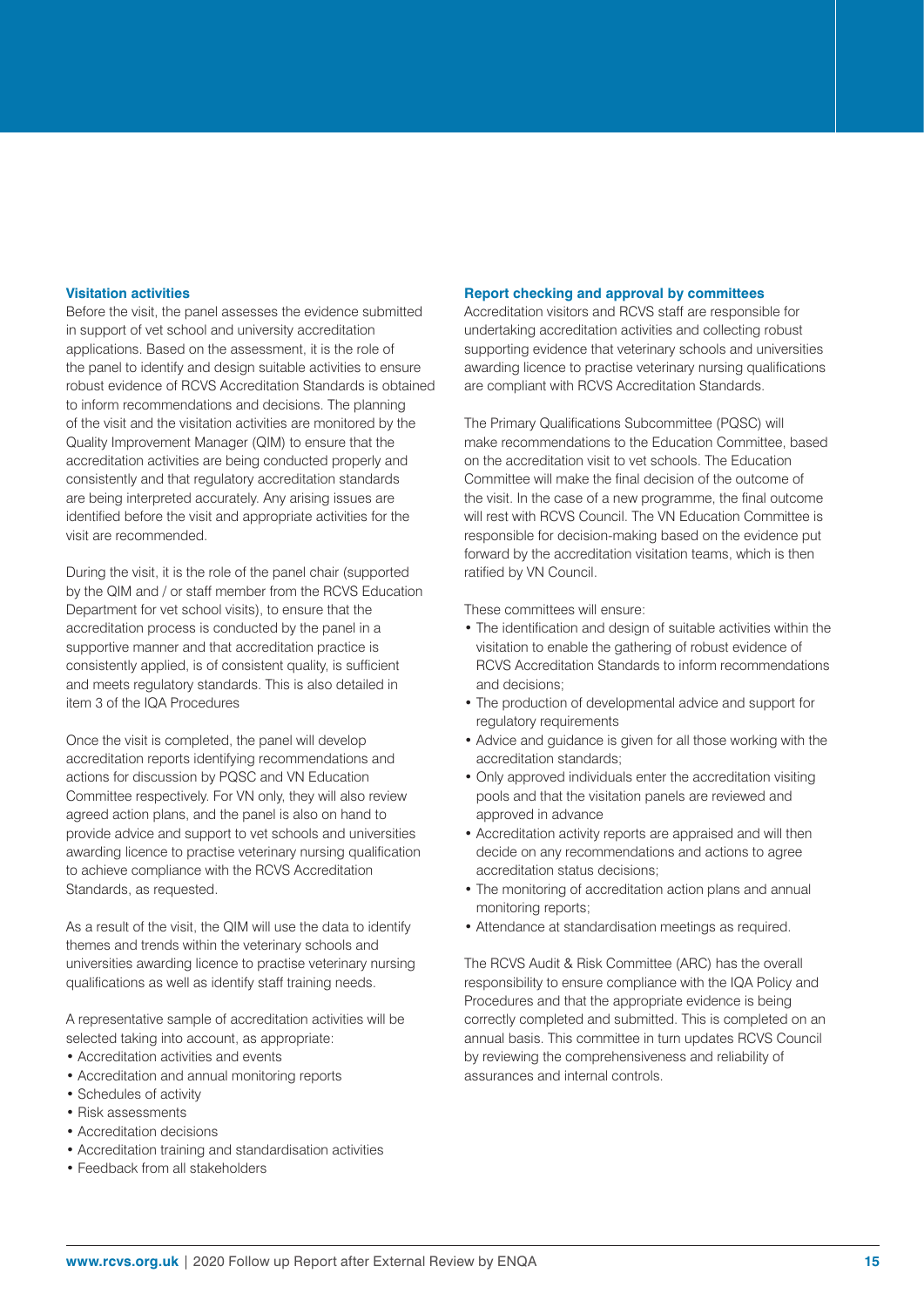# **Appendix B**

### **New student veterinary nurse visitors**

The RCVS undertakes visitations to UK veterinary nursing awarding organisations and higher education institutions (AO/HEIs) approximately every five years as part of its Royal Charter duty to monitor the standards of veterinary nursing education. These visits are to assure new and re-validated programmes are compliant with RCVS AO/HEI, Centre and TP Standards, published in the RCVS AO/HEI Handbook.

A visit team is made up of three-to-four visitors, including an industry expert, RCVS representative and a student representative. There may also be non-participating trainee visitors in attendance.

Applications are welcomed from student veterinary nurses who are one year pre-qualification, and up to two years post-qualification, having completed their qualification within the education sector concerned (further or higher education). Students are expected to take responsibility for their own work schedule, and to prioritise their studies before RCVS accreditation events.

A visitors' role is to work as a member of a team of experts to review and make recommendations to the RCVS on the standard of AO/HEI provision, following agreed RCVS AO/HEI, Centre and TP Standards. Visitors will need good problem-solving skills as well as the ability to interpret large amounts of complex information. Good communication skills are essential, as are a willingness to listen to other points of view and to form a consensus.

Visitations last for a day and visitors need to be able to devote time both before and afterwards for reading and preparing reports. The RCVS will pay a loss of earnings allowance to employers for any time away from work for training and visits, as well as reasonable expenses.

The list of visitors is reviewed periodically by the VN Education Committee, and student visitors should expect to remain on the list for a period commensurate with their qualification date. It is difficult to be specific regarding the number of visits that any one visitor might undertake during that period, and frequency of visit requests will vary greatly depending on the size of the visitor pool, and the number of institutions requiring RCVS accreditation. The RCVS will therefore work flexibly with the visitor pool, to try and fit in with individual commitments where possible. While the RCVS request a 12-month period for new institutions to notify the RCVS of pending accreditation events, occasionally visits will be organised at shorter notice. The RCVS will notify the visitor pool at the earliest possible opportunity, and visitors will have the opportunity to express their interest in attending visits.

There is further guidance for visitors in the RCVS AO/HEI Handbook.

### **Visitor training**

Visitor training will be set on a demand basis, and may include AO/HEI representative trainees. Training will include a half day visit to the RCVS in Westminster, and could also include non-active attendance to an accreditation activity.

### **How to apply**

New applicants should complete the evidence column on the person specification and supply an up to date CV and student veterinary nurse person specification form. Applications are considered by the Veterinary Nurse Education Committee on recommendations from the RCVS VN Department. We will contact you to let you know whether your application has been approved and, if so, will add your name to the visitor list on the website.

Applications should be submitted to s.gibbins@rcvs.org.uk.

## **Student members of RCVS Education Committee & Primary Qualification Subcommittee**

The Royal College of Veterinary Surgeons is searching for veterinary student representatives to sit on their Education Committee (EC) and Primary Qualification Subcommittee (PQSC).

Both the EC and the PQSC would like to invite two students to join the committee membership;

- One veterinary student within their first two years of study
- One veterinary student in their final two years of study

The term of membership will be two years for each student, and there will be the opportunity for the student representative from the initial two years of study to reapply for a second term, when in their final two years of study. RCVS will reimburse any travel and subsistence expenses.

If you would like more information please contact Dr Linda Prescott-Clements, RCVS Director of Education at L.Prescott-Clements@rcvs.org.uk.

A person specification for the role is included in Appendix 1.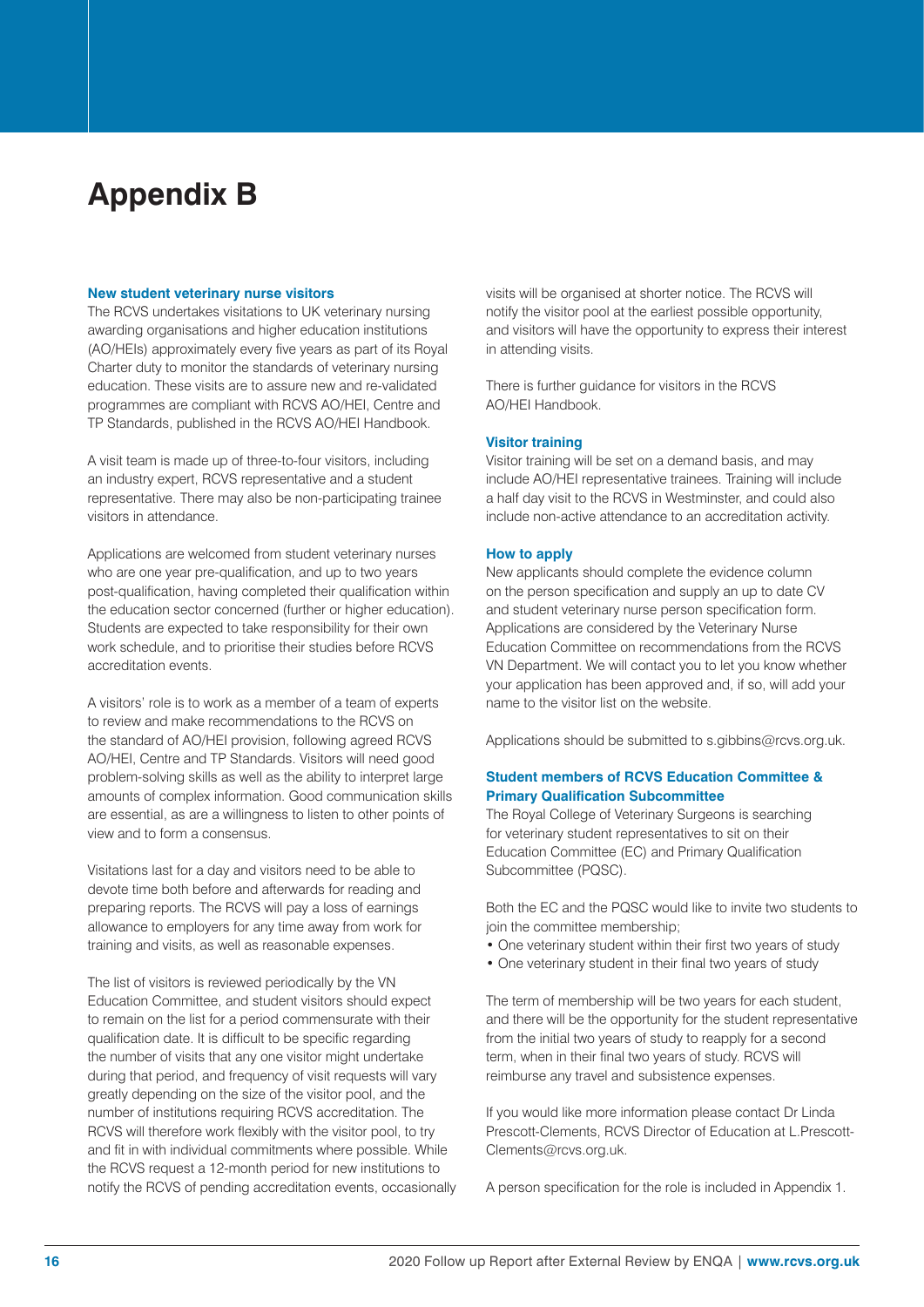**To apply for this role, please send a CV and cover letter to L.Prescott-Clements@rcvs.org.uk by 12 noon Monday 28th January 2019**

Further details of the work of each of the committees is described below.

### **Education Committee**

The RCVS Education Committee is a standing committee which supports RCVS Council in decisions relating to veterinary education matters. The terms of reference for the committee are to set the policy for undergraduate and postgraduate education and training of veterinary surgeons and determine the requirements for those seeking registration, for the award of qualifications under the Charter, for continuing professional development and for recognition as RCVS Advanced Practitioner and RCVS Specialist. The full terms of reference are shown below.

## **Education Committee membership**

Professor Ewan Cameron Dr Danny Chambers Professor Susan Dawson (Chair) Ms Linda Ford Mrs Andrea Jeffrey Mrs Susan (Sue) Paterson Dr Cheryl Scudamore Professor James Wood Operational Board Member as Observer: Professor Stephen May Chairs of Education Subcommittees

## **Full terms of reference agreed by RCVS Council June 2015**

- 1. The Education Committee shall set the policy for undergraduate and postgraduate education and training of veterinary surgeons and determine the requirements for those seeking registration, for the award of qualifications under the Charter, for continuing professional development, and for recognition as RCVS Advanced Practitioner and RCVS Specialist.
- 2. The Committee shall develop and keep under review education and training requirements for registration, and in particular shall:
	- define "day 1 competences" and advise on the content of

the veterinary undergraduate curriculum;

- oversee the approval process and ongoing monitoring of veterinary degrees and international recognition agreements, considering sub-committee reports on appointment of visitors, visitation reports, follow-up reports and annual monitoring reports from veterinary schools, sub-committee reports on overseas degrees from other accrediting bodies, and subcommittee reports on operation of the statutory membership examination;
- make decisions on recognition of registrable veterinary degrees;
- make recommendations to Council on the regulations governing the statutory membership examination and on the regulations governing practice by students.
- 3. The Committee shall develop and keep under review policy for continuing professionaldevelopment, revalidation and postgraduate training and qualifications, and in particular shall:
	- define "year 1 competences" and monitor the postgraduate development phase;
	- set the requirements for and monitor continuing professional development within the profession;
	- develop and maintain a framework of College postgraduate awards, receiving reports from subcommittees on the standards for College-awarded certificates, diplomas and fellowships, examinations and accreditation of other recognised postgraduate qualifications as part of the framework;
	- define the requirements for RCVS Advanced Practitioner and RCVS Specialist status, receiving reports from sub-committees on the maintenance of lists for Advanced Practitioners and Specialists; and
	- recommend to Council amendments to the certificate and diploma and Fellowship bye-laws.

The Committee shall recommend fees to the Operational Board for candidates, examiners and visitors, Advanced Practitioners, Specialists and Fellows.

The Education Committee meets in London, four times each year, for approximately 2-3 hours. The dates for 2019 Education Committees are as follows:

Tuesday 5th February Tuesday 7th May Tuesday 10th September Tuesday 12th November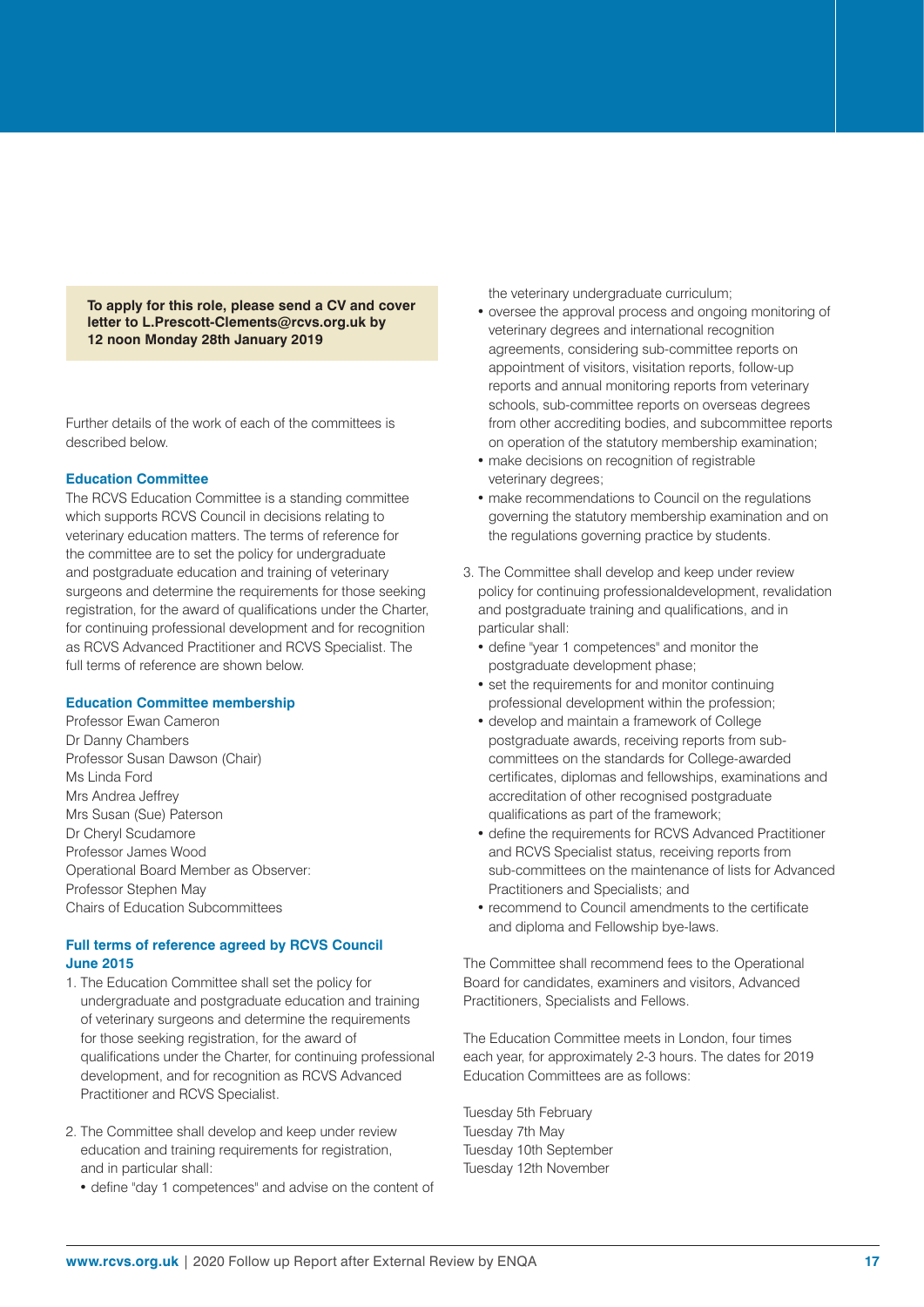### **Primary Qualification Subcommittee (PQSC)**

The PQSC reports directly to RCVS Education Committee, on matters relating to the recognition of veterinary degrees. The full terms of reference for this committee are described below.

### **PQSC Membership**

Dr Clare Tapsfield-Wright (Chair) Mrs Lynne Hill Professor Malcolm Cobb Dr Jo Oultram Professor Susan Rhind Dr Jerry Davies (as statutory exam chair) Dr Mandisa Green (as Extra-Mural Studies coordinators group chair)

### **PQSC Terms of Reference**

- 1. to consider reports of visitors (including follow-up reports) to veterinary schools and make recommendations to the Education Committee on the recognition of undergraduate veterinary degrees so that Council can submit formal advice to the Privy Council
- 2. to consider annual monitoring reports from the veterinary schools
- 3. to consider and make recommendations to ducation Committee on the appointment of RCVS visitors and observers
- 4. to keep RCVS visitation/accreditation criteria under review and in line with any relevant international standards and to consider annual statistical returns
- 5. to oversee the work of the Statutory Examination Board and ensure that the standards for entry onto the register by this route are consistent with recognised degrees
- 6. to receive reports of meetings of the EMS Co-ordinators

The PQSC meets 3 or 4 times each year in London, depending upon business. The date of the next meeting is established at the end of each meeting.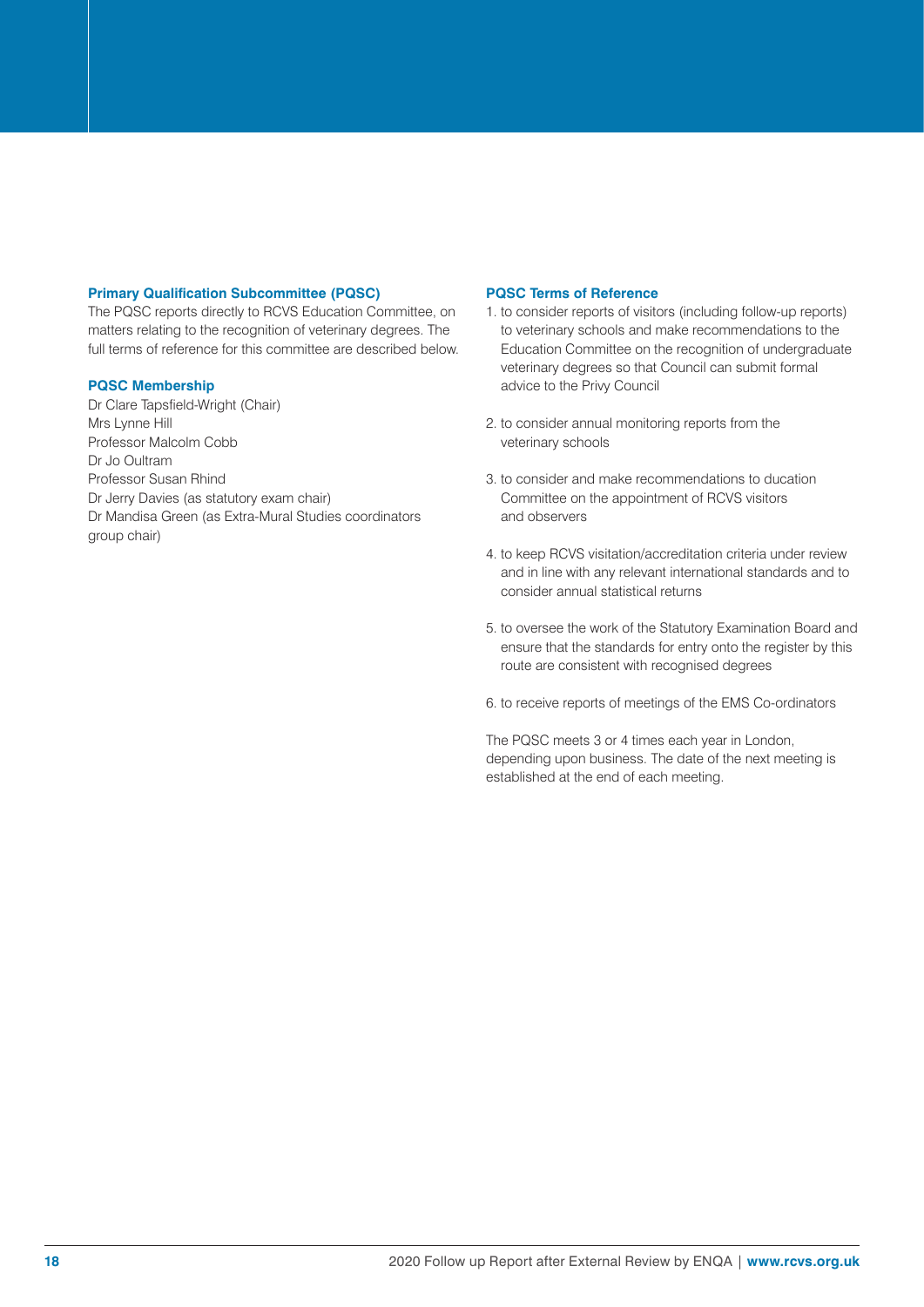# **Appendix 1: Person Specification Sheet**

| <b>Factors</b>                                         |                  |                                                                                                          | <b>Criteria</b>                                                                                                                                                                                                                                                                  |
|--------------------------------------------------------|------------------|----------------------------------------------------------------------------------------------------------|----------------------------------------------------------------------------------------------------------------------------------------------------------------------------------------------------------------------------------------------------------------------------------|
| <b>Education and</b><br>professional<br>qualifications | <b>Essential</b> | A1                                                                                                       | Be enrolled as a veterinary student either (i) in the first two years of study<br>or (ii) the final two years of study in a UK veterinary school                                                                                                                                 |
| <b>Experience/training</b>                             | <b>Desirable</b> | C <sub>1</sub>                                                                                           | Familiarity with Veterinary Education accreditation processes                                                                                                                                                                                                                    |
| <b>Specific aptitude</b><br>and abilities              | <b>Essential</b> | D <sub>1</sub><br>D <sub>2</sub><br>D <sub>3</sub><br>D <sub>4</sub><br>D <sub>5</sub><br>D <sub>6</sub> | Ability to interpret a large amount of complex information<br>Ability to identify significant issues from complex data<br>Good problem solving abilities<br>Good English writing skills<br>Good communication and listening skills<br>Diplomacy in dealing with sensitive issues |
|                                                        | <b>Desirable</b> | F <sub>1</sub>                                                                                           | Experience of student body representation                                                                                                                                                                                                                                        |
| <b>Interpersonal skills</b>                            | <b>Essential</b> | G <sub>1</sub><br>G <sub>2</sub><br>G <sub>3</sub><br>G4<br>G <sub>5</sub><br>G <sub>6</sub>             | Ability to provide constructive criticism<br>Good interviewing skills<br>Ability to work in a team<br>Ability to facilitate discussion to reach conclusions<br>A courteous manner in verbal communications<br>Absolute discretion in confidential matters                        |
| <b>Special factors</b>                                 | <b>Essential</b> | H1<br>H <sub>2</sub>                                                                                     | Good university behavioural record<br>Reference from tutor                                                                                                                                                                                                                       |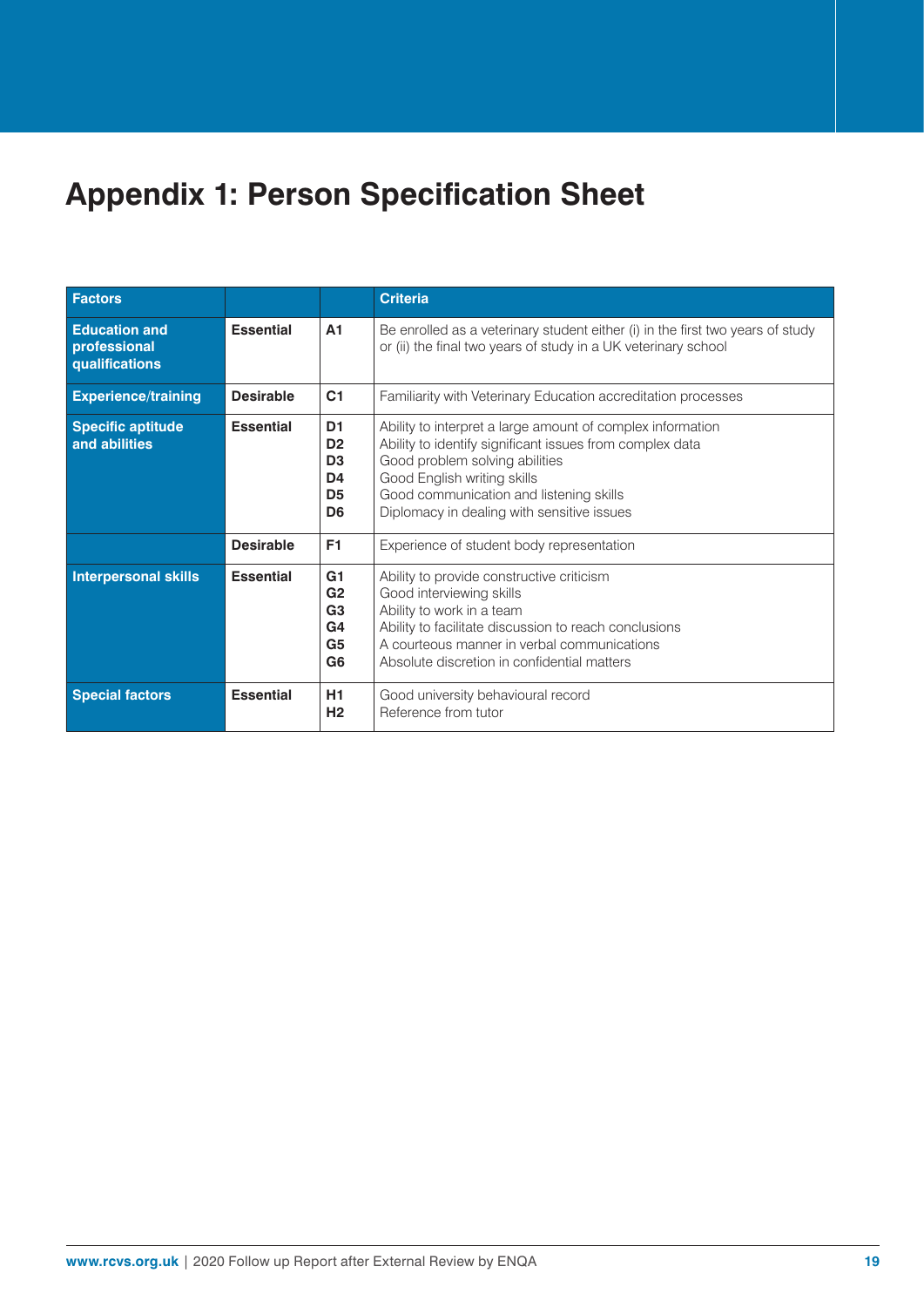Dec 2018

• Extract from minutes of PQSC meeting 19th April 2018:

### **ENQA update**

- 1. Following the ENQA visitation from 10-12 April, the sub-committee was presented with the feedback that had been given by the visitation panel. There were a number of positives, as well as areas that the RCVS needed to work on, and it was expected that a full report would be sent to the College for a factual accuracy check in June 2018. It was noted that a final decision on accreditation would be expected around September/ October 2018.
- 2 . One of the specific issues that was raised during the feedback session was the lack of student representation on RCVS committees. The ENQA team commented that students are undeniably one of the largest groups of stakeholders in the accreditation process and felt that there should be student involvement wherever possible. It was recognised that for RCVS Council this may present a challenge, as the membership is laid out in the Veterinary Surgeons Act, however for all other committees there were fewer barriers to student inclusion.
- 3. Whilst the logistics of how students might be selected and trained, as well as issues around time commitments, had to be thoroughly considered, PQSC agreed in principle to the addition of a student observer on the sub-committee. It was suggested that it may be easier for a recent graduate to attend meetings, or possibly a student who was intercalating.
- Primary Qualifications Sub-Committee (PQSC) Minutes of the meeting held on 16 April 2019

## **Present:**

Mr Alex Berry Professor Malcolm Cobb Dr Jerry Davies Dr Mandisa Greene Mrs Lynne Hill Mrs Jo Oultram Professor Susan Rhind Mr James Statton Mrs Clare Tapsfield-Wright – Chair

### **In attendance:**

Mr Duncan Ash – Senior Education Officer Dr Linda Prescott-Clements – Director of Education

### **Welcome and apologies for absence**

The Chair welcomed Mr Alex Berry and Mr James Statton onto the sub-committee as new student representatives, from Cambridge and Nottingham Veterinary Schools respectively.

### **Education Committee Minutes of the meeting held on 7 May 2019**

### **Present:**

Professor Ewan Cameron Mr Danny Chambers Professor Susan Dawson – Chair Ms Linda Ford Mrs Andrea Jeffrey Dr Susan (Sue) Paterson Dr Cheryl Scudamore Professor James Wood Ms Katie Fox Mr Tobias Hunter – Student representative Student representative – Student representative

## **By invitation:**

Dr Clare Tapsfield-Wright – PQSC Chairman Professor Jill Maddison\* – CertAVP Sub-Committee Chair Professor Gary England – Chair of Specialist Sub-Committee Mr Peter Robinson – Advanced Practitioner Panel Chai**r**

# **In attendance:**

Mr Duncan Ash – Senior Education Officer Mrs Britta Crawford – Committee Secretary Ms Jenny Soreskog-Turp – Senior Education Officer Mr Jonathan Reid – Examinations Manager Dr Linda Prescott-Clements – Director of Education Ms Lizzie Lockett – CEO

#### **Ops Board**

Professor Stephen May – Observer

\* Absent

### **Apologies for absence and welcome**

4.The student members, Katie Fox and Tobias Hunter were welcomed to their first meeting. Apologies were received from Jill Maddison.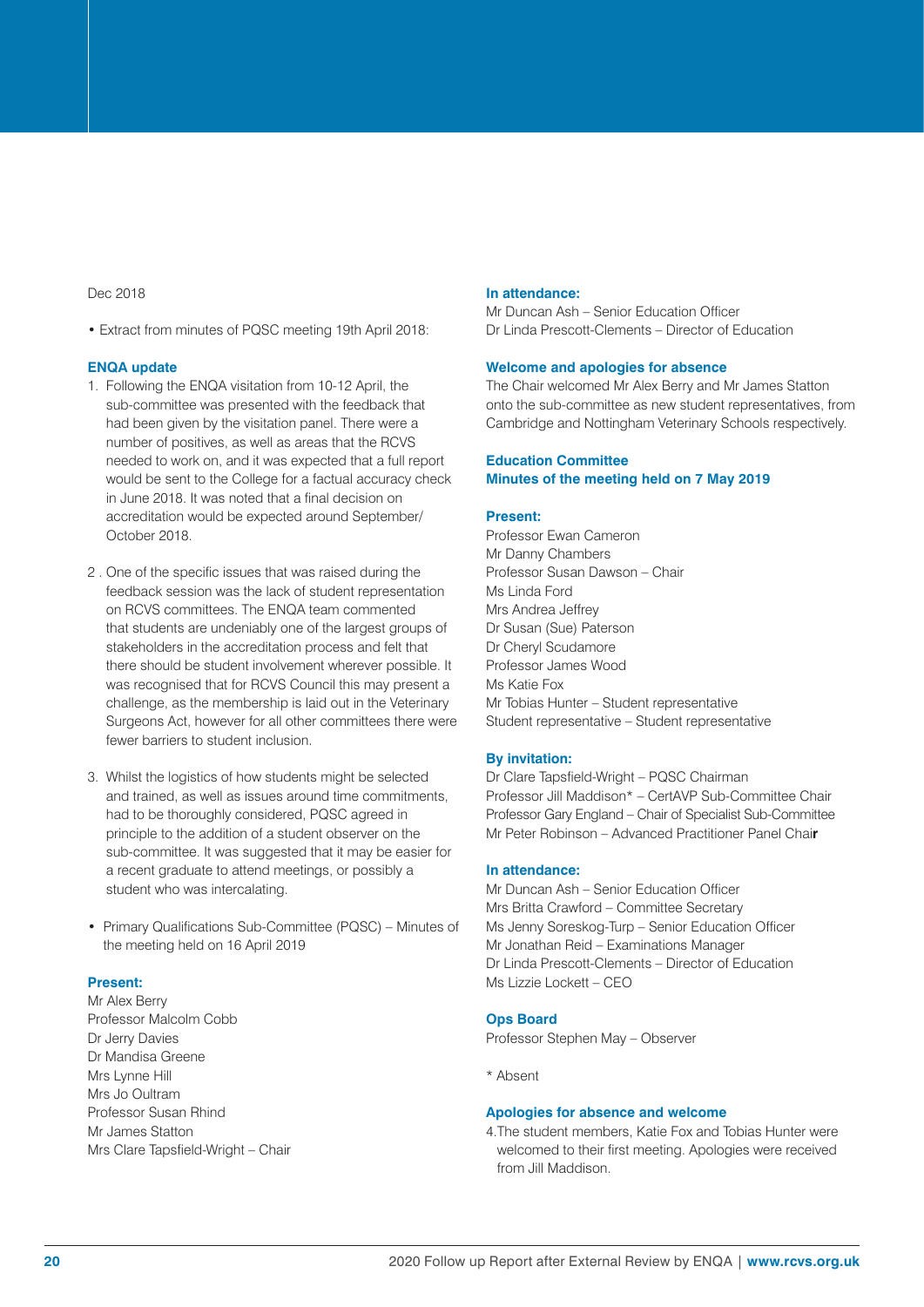## **Visitation to Surrey University School of Veterinary Medicine**

# **6 – 10 March 2017**

## **List of Visitors**

Professor Norman Williamson MVSc MANZCVS DipACT Chairman of the Visitors

Mr David Black BVM&S DBR MRCVS Production Animal Clinical Visitor

Professor Malcolm Cobb VetMB MA DVC PhD MBA MRCVS Basic Sciences Visitor

Mrs Jill Nute BVSc MRCVS Veterinary Public Health & Food Hygiene Visitor

Professor John Elmerdahl Olsen DVM PhD Dr.Vet.Sci Para-clinical Studies Visitor

Dr Clare Tapsfield-Wright BVMS MRCVS Companion Animal Clinical Visitor

## **Also present**

Professor Sarah Baillie BVSc CertCHP BSc MRCVS Observer

Miss Hannah Mason Student visitor

Mrs Christine Warman Director of Education, RCVS

Mr Jordan Nicholls Senior Education Officer, RCVS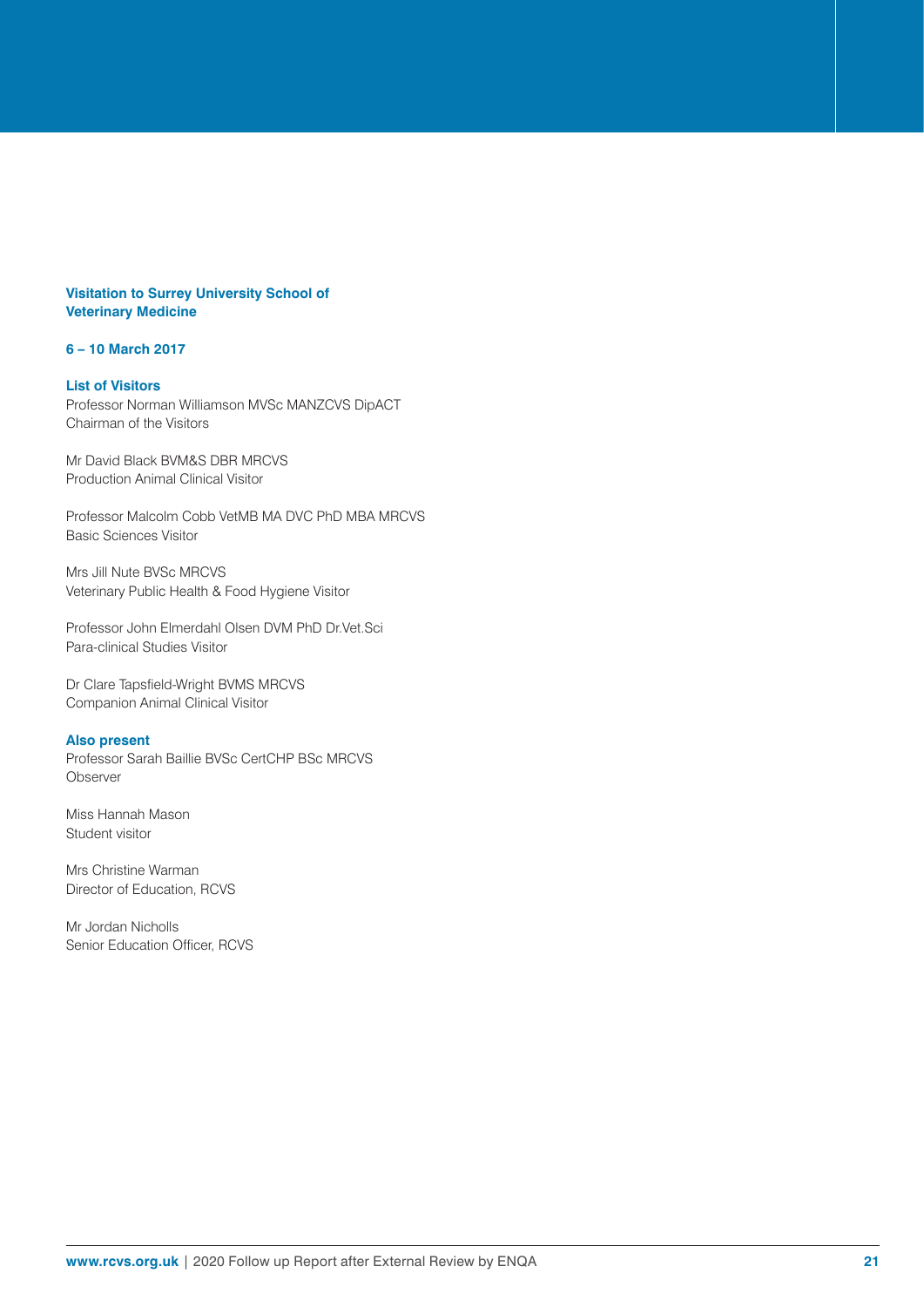# **Appendix C**

### **Thematic Analysis Policy**

### **Aim**

- To ensure the analysis of findings of external quality assurance activities across all accredited programmes.
- The qualitative analysis will both identify emerging themes as well as proactively identify topical themes across all accredited programmes.
- To ensure the general findings of RCVS quality assurance activities are shared to stakeholders and inform quality improvement.

### **Background**

Thematic analysis is a generic term for the aspect of qualitative analysis that employs iterative procedures to enable the exploration of themes within data to achieve a coherent interpretation of the data. This methodology is frequently employed by health and education agencies in order to broaden or deepen the understanding of services.

Following the external review of the RCVS in 2018 by the European Association for Quality Assurance in Higher Education (ENQA), it was recommended that the RCVS developed a clear concept and plan for thematic analysis in order to meet fully the criteria for ESG (Quality Assurance in the European Higher-Education Area) standard 3.4.

Through its quality assurance activities, the RCVS generates a range of data from veterinary education establishments. Through appropriate analysis of this data, these findings can contribute towards the reflection of educational activities and on the improvement of quality assurance processes. A thorough and careful analysis will highlight developments, trends and areas of good practice within the regulated educational establishments, as well as any areas of persistent difficulty. Through the effective sharing of the general findings with stakeholders, relevant actions are identified and implemented.

### **Thematic Analysis Process**

There is a range of data available to the RVCS from a variety of stakeholders, much of which has not been formally analysed. By completing a qualitative analysis of this data, and continuing with regular analysis, this data can be used to inform of trends and areas of good practice in order to influence future developments within both regulation and delivery of qualifications.

*Sources of data:*

- All institutions delivering veterinary and vet nursing degrees are subject to regular accreditation reviews, that are supported with a full written report. Veterinary Surgeon (VS) degrees have a maximum of 7 years between each full accreditation visit, and Veterinary Nursing (VN) degrees have a maximum of 5 years between visits. All education establishments are also required to provide annual self-assessment / monitoring reports. The reports request data from educational institutions that provide evidence for meeting the published standards.
- Following each accreditation visit, feedback is sought from the visiting team who carry out the accreditation, and the education establishment that was visited. This feedback and analysis will be used to develop the visit process
- Feedback from recent graduates, graduates who have been in employment for 2 years, and employers who have taken graduates as their first position within the industry.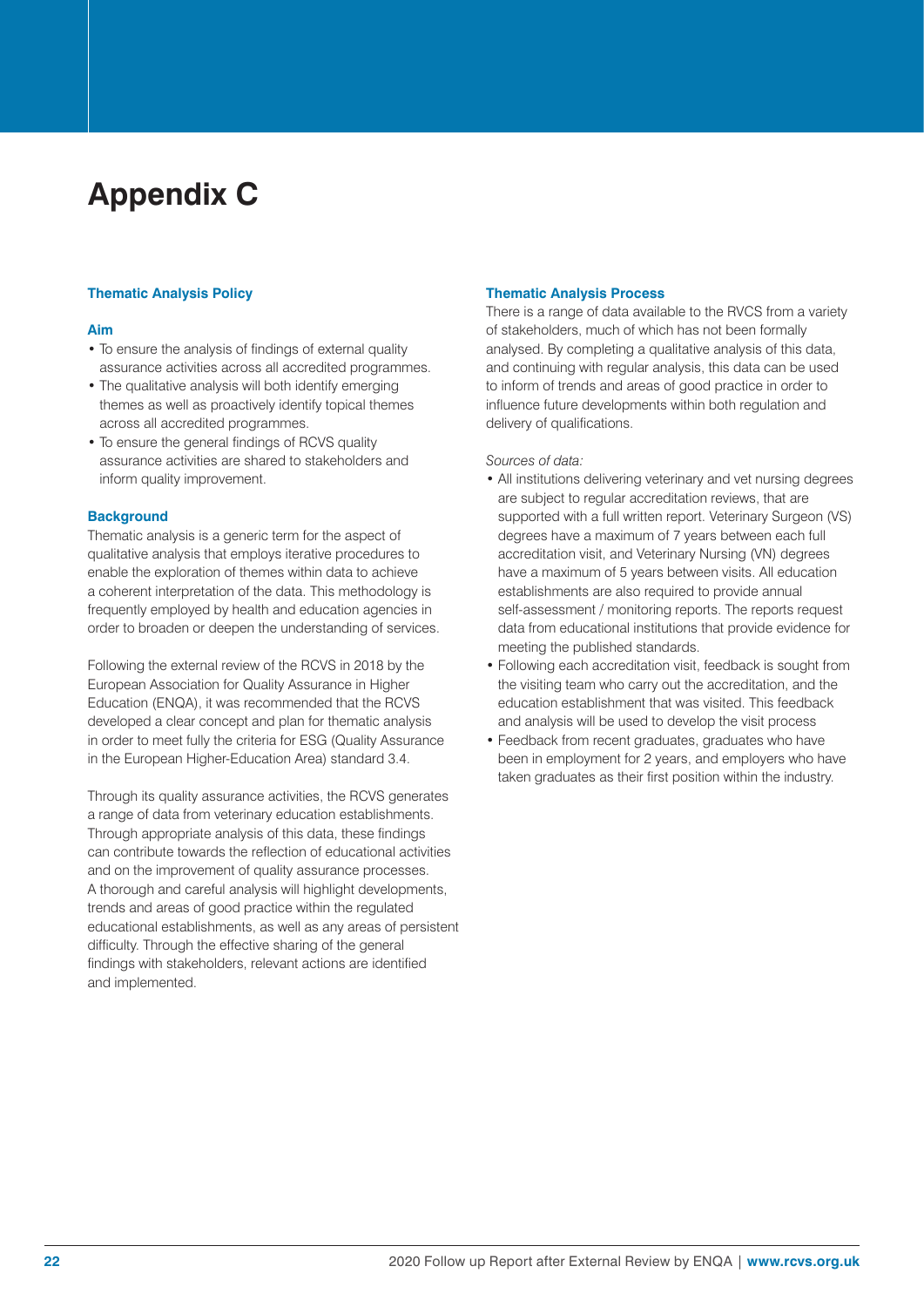| <b>Planned actions:</b>     | <b>Action steps:</b><br>(What will need to be<br>done to implement<br>the actions?)                                                                                                                                                                                                                                                                                                                                                                                                                            | Who is responsible             | <b>Resources needed</b><br>in order to complete<br>the action                                                                                                     | <b>Evidence:</b><br>The result of<br>completing the<br>action                                                                                                                                                                                                                                                                           |
|-----------------------------|----------------------------------------------------------------------------------------------------------------------------------------------------------------------------------------------------------------------------------------------------------------------------------------------------------------------------------------------------------------------------------------------------------------------------------------------------------------------------------------------------------------|--------------------------------|-------------------------------------------------------------------------------------------------------------------------------------------------------------------|-----------------------------------------------------------------------------------------------------------------------------------------------------------------------------------------------------------------------------------------------------------------------------------------------------------------------------------------|
| 1. Data to be analysed      | * Carry out a thematic<br>analysis of the last 2<br>accreditation reviews<br>for each educational<br>establishment (VS<br>and VN)<br>* Compare emerging<br>themes for each VS<br>and VN University.<br>* Compare emerging<br>themes for each<br>standard<br>* Analysis of feedback<br>from visiting team<br>and educational<br>establishment that<br>has been visited<br>* Surveys sent to<br>graduates and<br>employers                                                                                       | Quality Improvement<br>Manager | Completed<br>accreditation reports<br>Feedback from<br>educational<br>establishments and<br>visiting teams<br>Surveys of graduates<br>and employers               | Emergent themes<br>for each educational<br>establishment<br>Emergent themes for<br>each standard across<br>all vet schools<br>Emergent themes for<br>each standard across<br>each VN University<br>Emergent themes from<br>the visitation process<br>Emergent themes<br>from graduates and<br>employers regarding<br>their experiences. |
| 2. Frequency of<br>analysis | Analysis of current<br>reviews of Vet Schools<br>to be completed by<br>early 2021. Following<br>this, analysis to be<br>carried out after each<br>accreditation visit for<br>both VS and VN<br>universities<br>Following this, analysis<br>to be carried out after<br>each accreditation visit<br>for both VS and VN<br>universities<br>Analysis of feedback<br>from graduates and<br>employers to be<br>completed regularly<br>Annual comparison<br>of standards across<br>vet schools and VN<br>universities | Quality Improvement<br>Manager | Completed<br>accreditation reports<br>Feedback from<br>educational<br>establishments and<br>visiting teams<br>Feedback surveys from<br>graduates and<br>employers | Annual report of<br>findings of<br>accreditation cycle<br>from 2021<br>Report of findings<br>following each<br>graduate and<br>employer survey                                                                                                                                                                                          |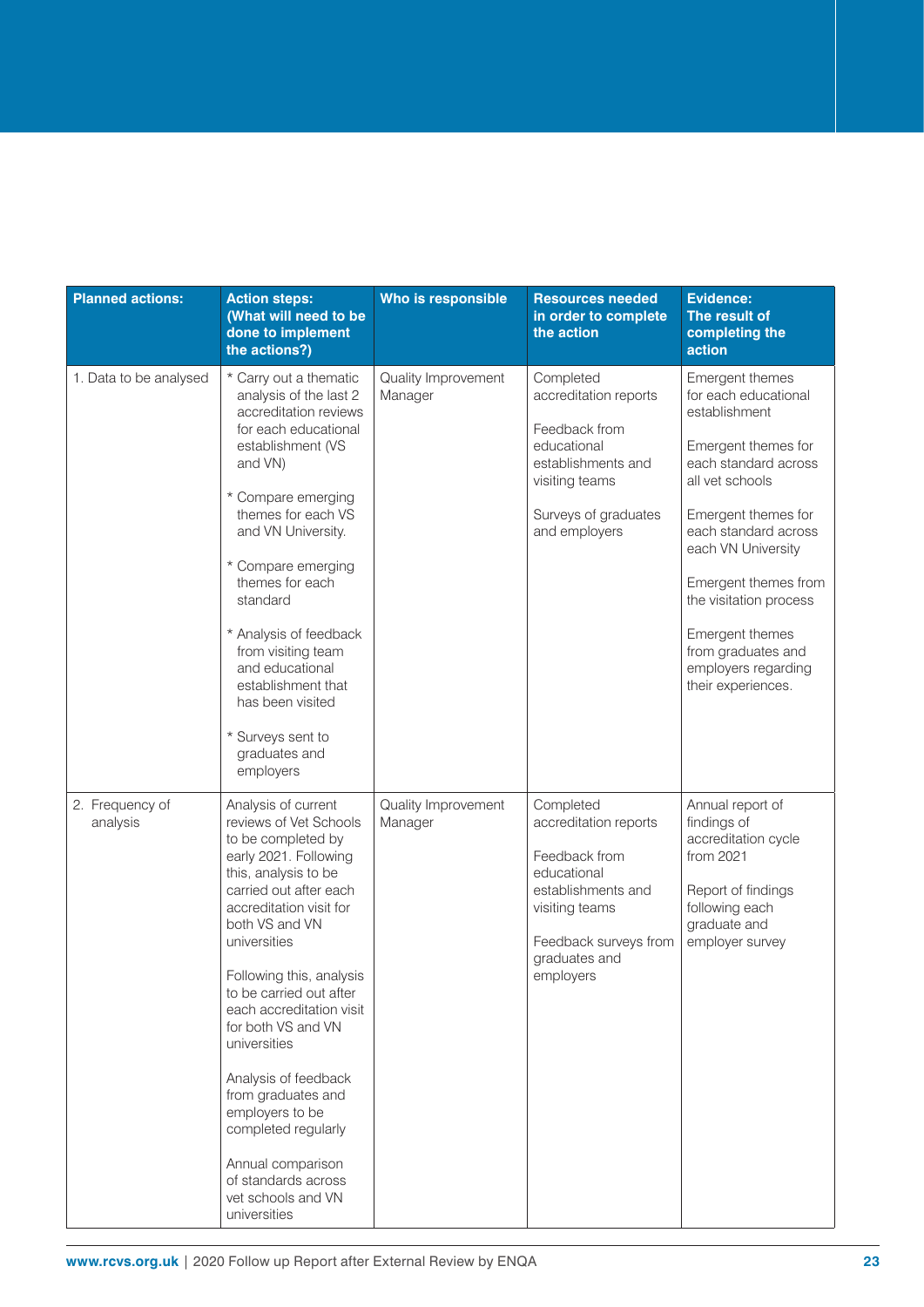| <b>Planned actions:</b>                   | <b>Action steps:</b><br>(What will need to be<br>done to implement<br>the actions?)                                                                                                                                                                                                                                                                                                                                                                                                                                                                                                                                                                                                                                       | Who is responsible                                                                                                                        | <b>Resources needed</b><br>in order to complete<br>the action                                                                    | <b>Evidence:</b><br>The result of<br>completing the<br>action |
|-------------------------------------------|---------------------------------------------------------------------------------------------------------------------------------------------------------------------------------------------------------------------------------------------------------------------------------------------------------------------------------------------------------------------------------------------------------------------------------------------------------------------------------------------------------------------------------------------------------------------------------------------------------------------------------------------------------------------------------------------------------------------------|-------------------------------------------------------------------------------------------------------------------------------------------|----------------------------------------------------------------------------------------------------------------------------------|---------------------------------------------------------------|
| 3. Publication and<br>sharing of findings | Thematic analysis to<br>be shared with the<br>Director of Education<br>and the Director of<br>Veterinary Nursing.<br>Summary of findings<br>to be reported to the<br>Assessment and Risk<br>Committee (ARC) for<br>verification, as well as<br>PQSC and the<br><b>Education Committee</b><br>for information, and<br><b>VN Council</b><br>Report to be reviewed<br>by the Communications<br>Department to<br>professionalise<br>graphics and layout.<br>Report to be<br>appropriately redacted<br>and shared with<br>stakeholders<br>Report to be shared<br>appropriately, either<br>as a full report or in<br>sections, through a<br>variety of channels<br>such as websites,<br>relevant publications,<br>podcasts, etc | Quality Improvement<br>Manager<br>Director of Education<br>Director of Veterinary<br>Nursing<br>ARC, PQSC, EC, VNC<br>Communications team | Completed thematic<br>analysis of<br>accreditation reports<br>Completed thematic<br>analysis of graduate<br>and employer surveys | Findings of the analysis<br>is shared with<br>stakeholders    |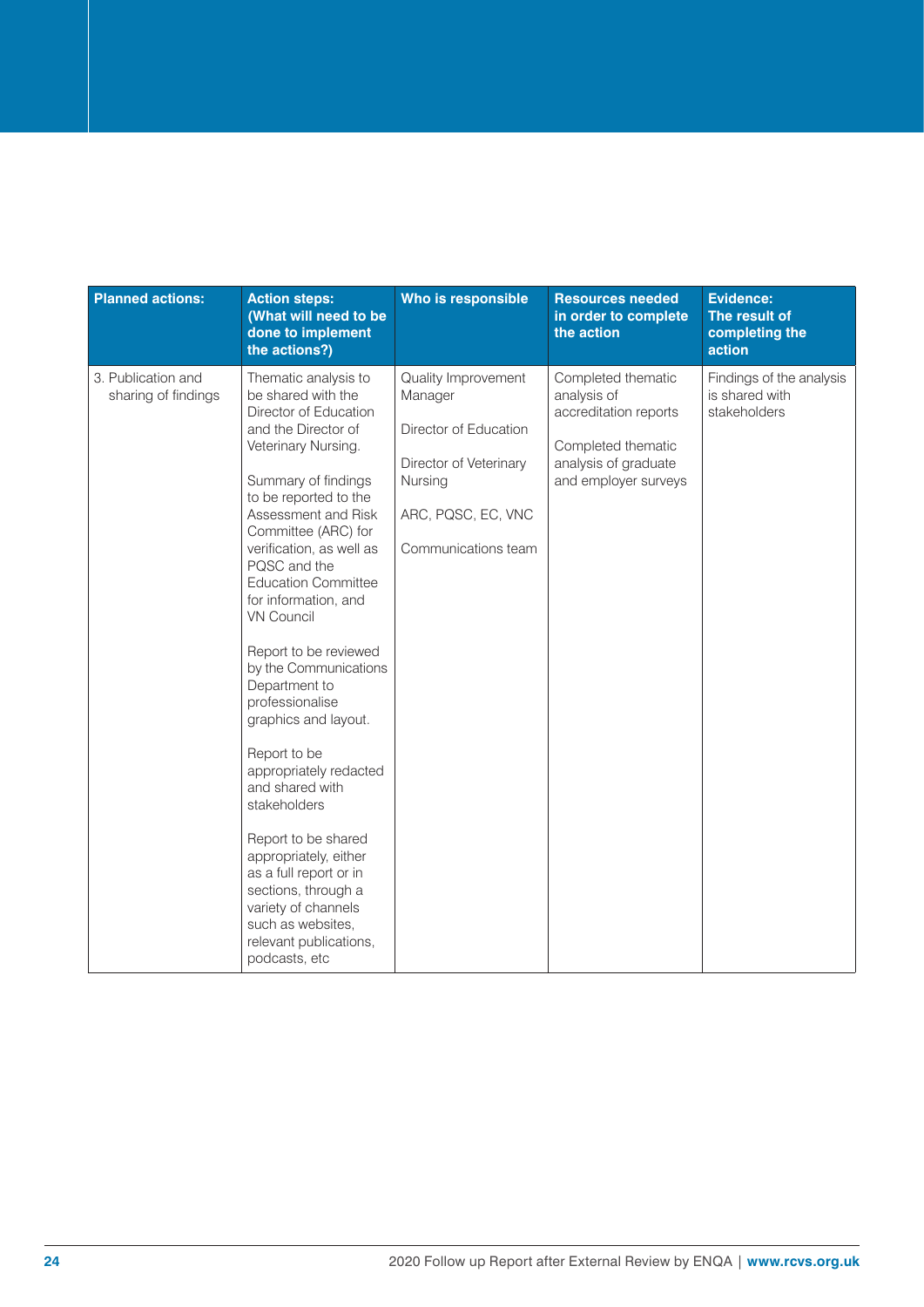| <b>Planned actions:</b>               | <b>Action steps:</b><br>(What will need to be<br>done to implement<br>the actions?)                                                                                                                                                                                                                                                                      | Who is responsible                                                                           | <b>Resources needed</b><br>in order to complete<br>the action                       | <b>Evidence:</b><br>The result of<br>completing the<br>action   |
|---------------------------------------|----------------------------------------------------------------------------------------------------------------------------------------------------------------------------------------------------------------------------------------------------------------------------------------------------------------------------------------------------------|----------------------------------------------------------------------------------------------|-------------------------------------------------------------------------------------|-----------------------------------------------------------------|
| 4. Actions resulting<br>from findings | The findings of the<br>thematic analysis of<br>the accreditation<br>reviews is used to feed<br>back into the quality<br>cycle of the<br>educational<br>establishments to<br>highlight the trends<br>and developments<br>within the veterinary<br>education sector and<br>for the RCVS to offer<br>support to overcome<br>any persistent<br>difficulties. | Quality Improvement<br>Manager<br>Director of Education<br>Director of Veterinary<br>Nursing | Completed action plan<br>using the themes<br>emerging from the<br>thematic analysis | Recognition of action<br>plans by educational<br>establishments |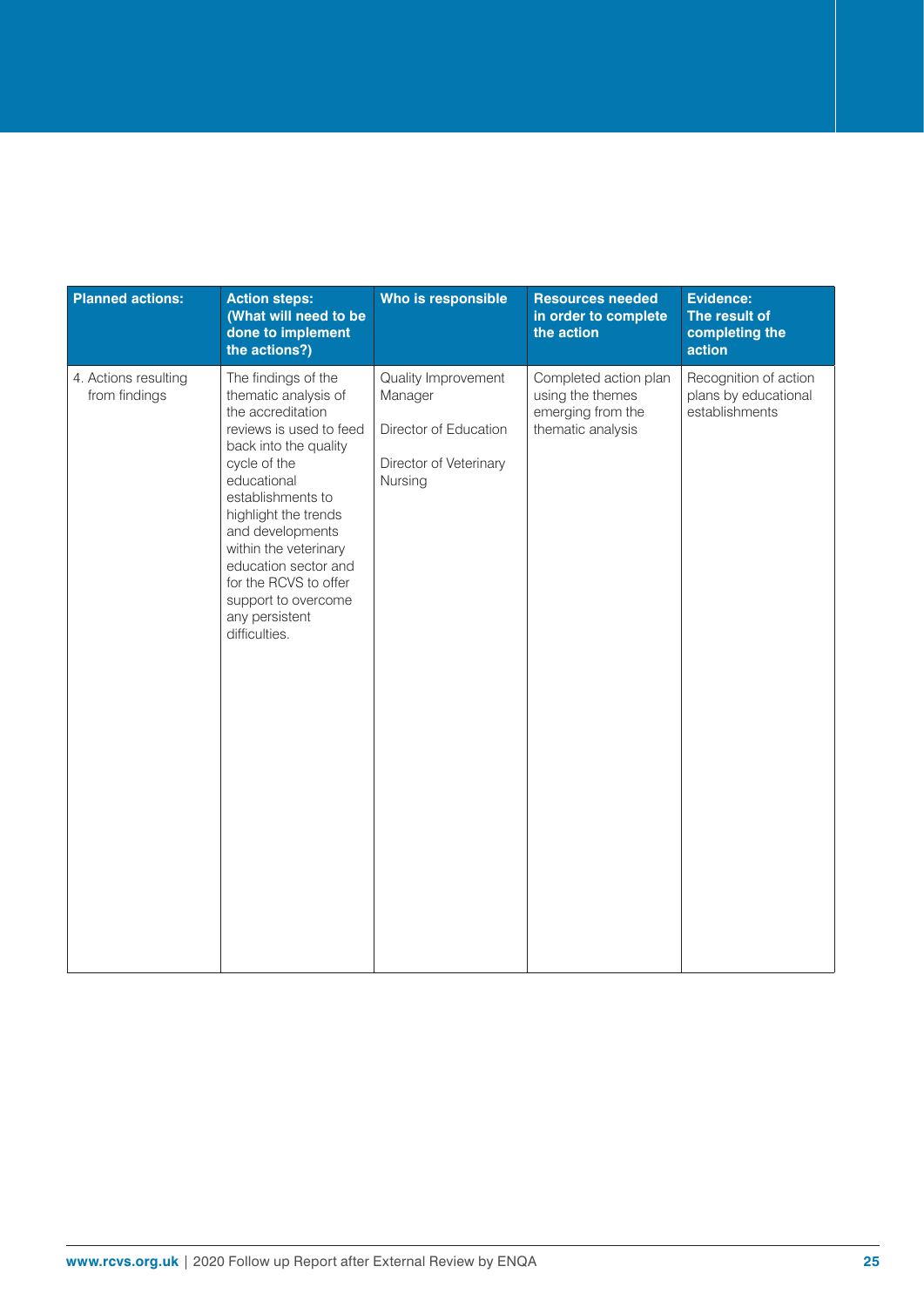# **Appendix D**

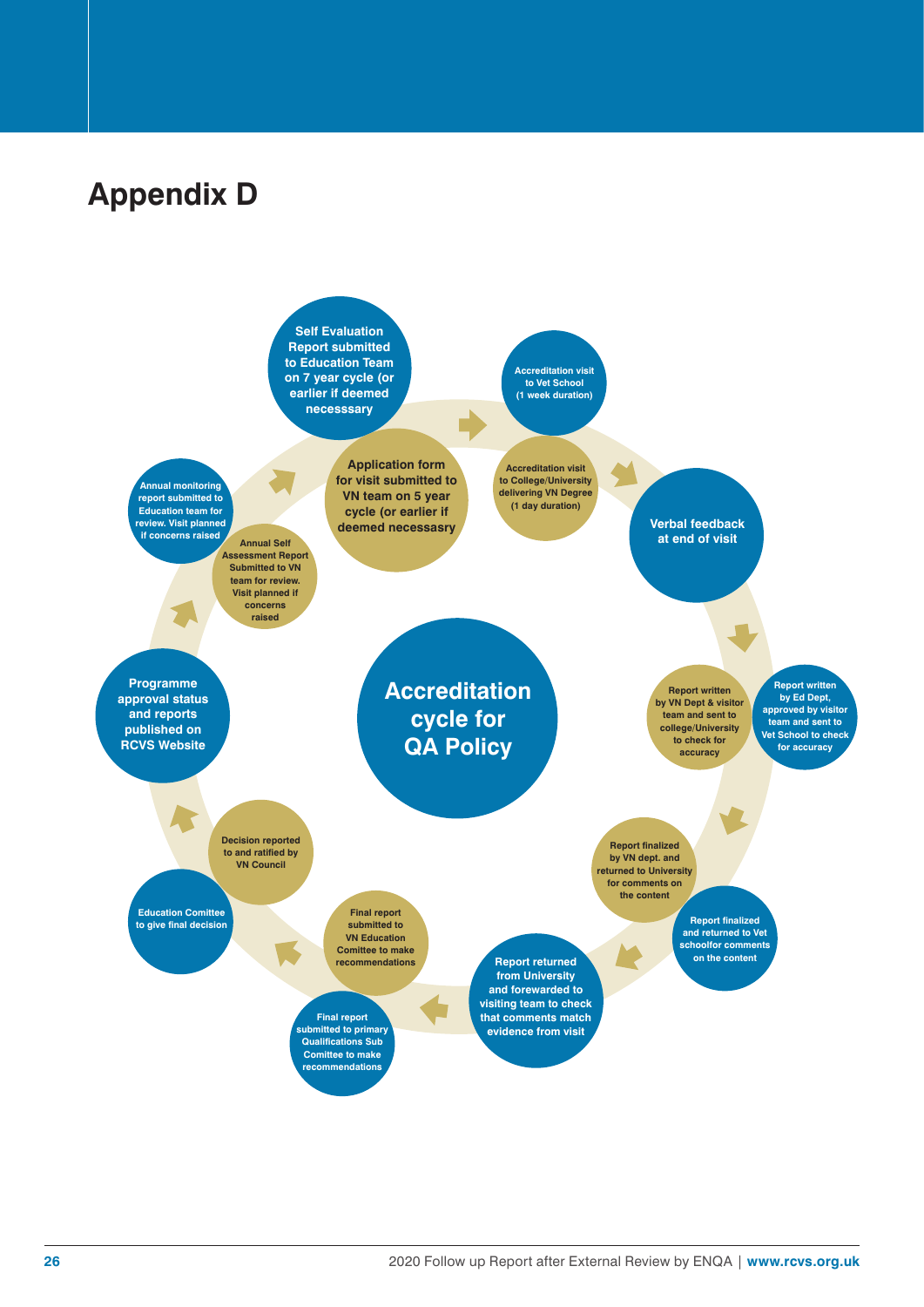**www.rcvs.org.uk** | 2020 Follow up Report after External Review by ENQA **27**